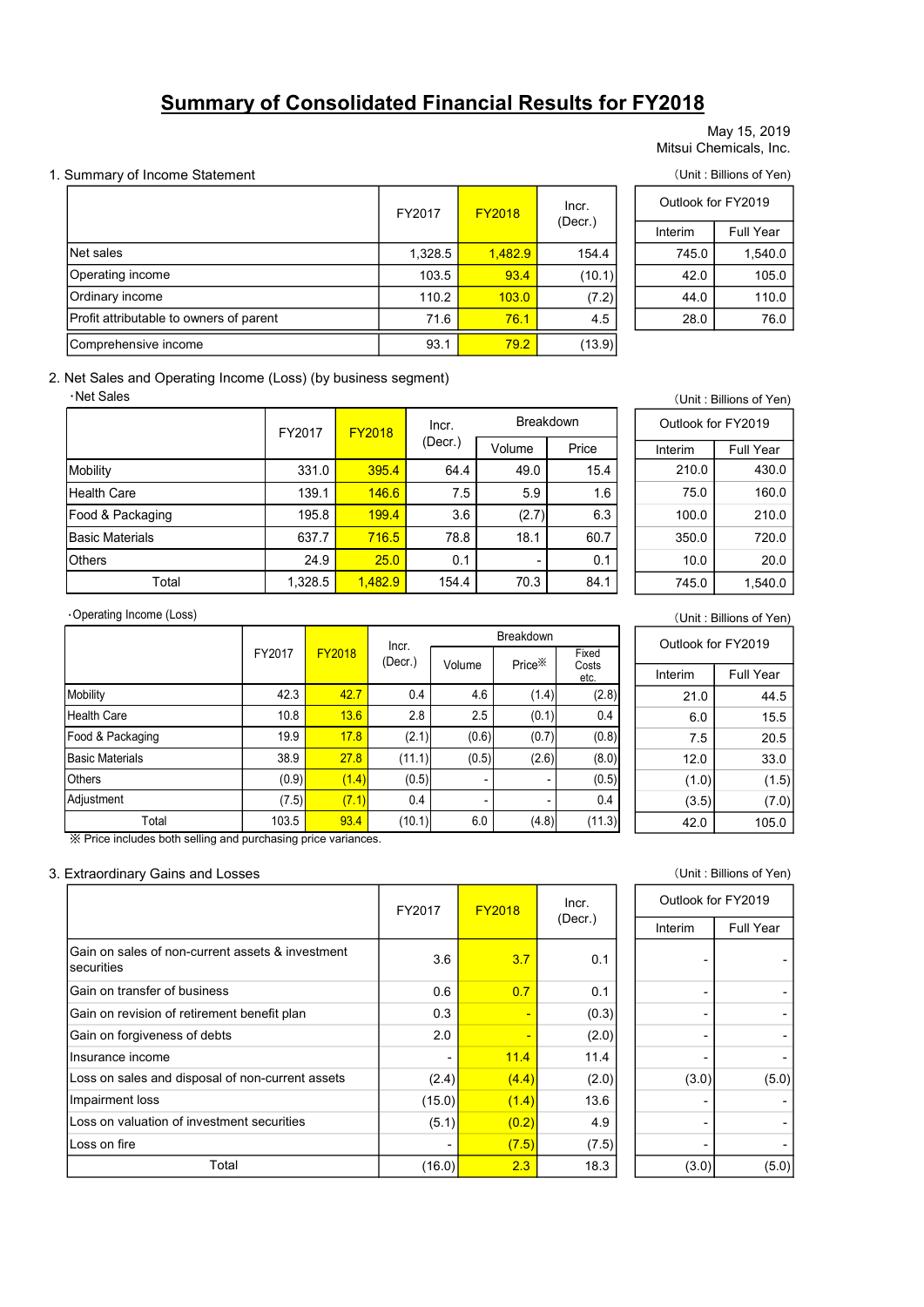# 4. Summary of Balance Sheet

| Summary of Balance Sheet                                                                                                 |                  |                           |                  |                                  |                  |                           |                                 | (Unit: Billions of Yen)                      |
|--------------------------------------------------------------------------------------------------------------------------|------------------|---------------------------|------------------|----------------------------------|------------------|---------------------------|---------------------------------|----------------------------------------------|
|                                                                                                                          |                  | Assets                    |                  | Liabilities and Net assets       |                  |                           |                                 |                                              |
|                                                                                                                          | As of            |                           |                  |                                  |                  |                           |                                 |                                              |
|                                                                                                                          | Mar. 31,<br>2018 | As of<br>Mar. 31,<br>2019 | Incr.<br>(Decr.) |                                  |                  | As of<br>Mar. 31,<br>2018 | As of<br>Mar. 31,<br>2019       | Incr.<br>(Decr.)                             |
| <b>Current assets</b>                                                                                                    | 731.3            | 786.7                     | 55.4             | Interest-bearing liabilities     |                  | 463.7                     | 485.0                           |                                              |
| Tangible fixed assets                                                                                                    | 432.9            | 443.1                     | 10.2             | Other liabilities                |                  | 380.4                     | 384.4                           |                                              |
| Intangible fixed assets                                                                                                  | 31.5             | 29.4                      | (2.1)            | Shareholders' equity             |                  | 511.6                     | 551.9                           |                                              |
| Investments and others                                                                                                   | 235.6            | 241.9                     | 6.3              | Non-controlling interests        |                  | 75.6                      | 79.8                            |                                              |
| Total assets                                                                                                             | 1,431.3          | 1,501.1                   | 69.8             | Total liabilities and net assets |                  | 1,431.3                   | 1,501.1                         |                                              |
| [ Inventories ]                                                                                                          | 274.3            | 301.9                     | 27.6             | [ Net D/E Ratio ]                |                  | 0.75                      | 0.68                            |                                              |
| Note: Balance sheet as of Mar. 31, 2018 is restated due to amendments to accounting standards for tax effect accounting. |                  |                           |                  |                                  |                  |                           |                                 | 21.3<br>4.0<br>40.3<br>4.2<br>69.8<br>(0.07) |
|                                                                                                                          |                  |                           |                  |                                  |                  |                           | (Unit: Billions of Yen)         |                                              |
| Summary of Cash Flow                                                                                                     |                  |                           | FY2017           | <b>FY2018</b>                    | Incr.<br>(Decr.) | Interim                   | Outlook for FY2019<br>Full Year |                                              |

# 5. Summary of Cash Flow (Unit : Billions of Yen)

|                                                |        |               | Incr.   |         | Outlook for FY2019 |
|------------------------------------------------|--------|---------------|---------|---------|--------------------|
|                                                | FY2017 | <b>FY2018</b> | (Decr.) | Interim | Full Year          |
| Cash flows from operating activities           | 82.7   | 109.5         | 26.8    | 58.0    | 125.0              |
| Cash flows from investing activities           | (75.1) | (64.3)        | 10.8    | (53.0)  | (120.0)            |
| l <i>Free cash flows</i>                       | 7.6    | 45.2          | 37.6    | 5.0     | 5.0                |
| Cash flows from financing activities           | (10.2) | (14.1)        | (3.9)   | (4.0)   | (15.0)             |
| <b>O</b> thers                                 | (1.5)  | (0.1)         | 1.4     |         |                    |
| Net incr. (decr.) in cash and cash equivalents | (4.1)  | 31.0          | 35.1    | 1.0     | (10.0)             |
| Cash and cash equivalents at the end of period | 78.8   | 109.8         | 31.0    |         |                    |

# Interim | Full Year  $(53.0)$   $(120.0)$ Outlook for FY2019

### 6. Accounting Fundamentals

|                                 |              |        |               | Incr.   |         | Outlook for FY2019 |
|---------------------------------|--------------|--------|---------------|---------|---------|--------------------|
|                                 |              | FY2017 | <b>FY2018</b> | (Decr.) | Interim | Full Year          |
| <b>R &amp; D expenses</b>       | ¥Billions    | 33.4   | 35.8          | 2.4     | 19.0    | 38.0               |
| Depreciation & amortization     | ¥Billions    | 45.7   | 49.5          | 3.8     | 27.0    | 53.0               |
| Capital expenditures            | ¥Billions    | 81.2   | 61.9          | (19.3)  | 40.0    | 105.0              |
| Financing incomes & expenses    | $¥$ Billions | (0.7)  | (0.7)         | 0.0     | (1.0)   | (2.0)              |
| Interest-bearing liabilities    | ¥Billions    | 463.7  | 485.0         | 21.3    | 496.0   | 495.0              |
| Net D/E Ratio                   | percentage   | 0.75   | 0.68          | (0.07)  | 0.68    | 0.65               |
| Number of employees             | person       | 17,277 | 17,743        | 466     | 18,200  | 18,200             |
| Exchange rate                   | Yen / US\$   | 111    | 111           | 0       | 110     | 110                |
| Domestic standard naphtha price | Yen / KL     | 41,900 | 49.400        | 7,500   | 46,000  | 46.000             |

## 7. Scope of Consolidation and Equity Method

| Exchange rate                                                                                                     |       | Yen / US\$                                                                                                              | 111                              | 111              | 0              | 110                | 110       |
|-------------------------------------------------------------------------------------------------------------------|-------|-------------------------------------------------------------------------------------------------------------------------|----------------------------------|------------------|----------------|--------------------|-----------|
| Domestic standard naphtha price                                                                                   |       | Yen / KL                                                                                                                | 41,900                           | 49,400           | 7,500          | 46,000             | 46,000    |
|                                                                                                                   |       |                                                                                                                         |                                  |                  |                |                    |           |
| Scope of Consolidation and Equity Method                                                                          |       |                                                                                                                         |                                  |                  |                |                    |           |
|                                                                                                                   |       |                                                                                                                         | As of                            | As of            | Incr.          | Outlook for FY2019 |           |
|                                                                                                                   |       |                                                                                                                         | Mar. 31,<br>2018                 | Mar. 31.<br>2019 | (Decr.)        | Interim            | Full Year |
| Consolidated subsidiaries                                                                                         |       |                                                                                                                         | 115                              | 116              |                | 116                | 116       |
| Non-consolidated subsidiaries and affiliates                                                                      |       |                                                                                                                         | 39                               | 39               |                | 39                 | 39        |
| Total                                                                                                             |       |                                                                                                                         | 154                              | 155              |                | 155                | 155       |
|                                                                                                                   |       |                                                                                                                         |                                  |                  |                |                    |           |
| <b>Dividends</b>                                                                                                  |       |                                                                                                                         |                                  |                  |                |                    |           |
|                                                                                                                   |       |                                                                                                                         | Annual Dividends per Share (yen) |                  |                |                    |           |
|                                                                                                                   | 1st Q | Interim                                                                                                                 | 3rd Q                            | Year-end         | Annual         |                    |           |
| FY2017 Result<br>FY2018 Result                                                                                    |       | 9.00<br>50.00                                                                                                           |                                  |                  | 45.00<br>50.00 | 100.00             |           |
| FY2019 Outlook                                                                                                    |       | 50.00                                                                                                                   |                                  |                  | 50.00          | 100.00             |           |
|                                                                                                                   |       | Note: The Group conducted 5-to-1 share consolidation on October 1, 2017. Interim dividend in FY2017 is calculated based |                                  |                  |                |                    |           |
|                                                                                                                   |       | on the number of shares before the 5-to-1 share consolidation and annual dividends are expressed as "-".                |                                  |                  |                |                    |           |
|                                                                                                                   |       | Year-end dividend in FY2017 is 90 yen based on the number of shares after the 5-to-1 share consolidation.               |                                  |                  |                |                    |           |
|                                                                                                                   |       |                                                                                                                         |                                  |                  |                |                    |           |
| Number of shares outstanding (common stock)                                                                       |       |                                                                                                                         |                                  |                  |                |                    |           |
|                                                                                                                   |       |                                                                                                                         |                                  |                  | FY2017         | <b>FY2018</b>      |           |
|                                                                                                                   |       |                                                                                                                         |                                  |                  | 204,454,615    | 204,510,215        |           |
| Number of shares outstanding at term-end (including treasury stock)                                               |       |                                                                                                                         |                                  |                  | 5,766,674      | 9,452,793          |           |
| Number of shares of treasury stock at term-end                                                                    |       |                                                                                                                         |                                  |                  |                |                    |           |
| Average number of shares                                                                                          |       |                                                                                                                         |                                  |                  | 199,747,458    | 197,393,654        |           |
| Note: The Group conducted 5-to-1 share consolidation on October 1, 2017. "Average number of shares" is calculated |       |                                                                                                                         |                                  |                  |                |                    |           |

# 8. Dividends

|                        | Annual Dividends per Share (yen) |         |       |          |        |  |  |  |  |
|------------------------|----------------------------------|---------|-------|----------|--------|--|--|--|--|
|                        | 1st Q                            | Interim | 3rd Q | Year-end | Annual |  |  |  |  |
| FY2017 Result          |                                  | 9.00    |       | 45.00    |        |  |  |  |  |
| <b>IFY2018 Result</b>  |                                  | 50.00   |       | 50.00    | 100.00 |  |  |  |  |
| <b>IFY2019 Outlook</b> |                                  | 50.00   |       | 50.00    | 100.00 |  |  |  |  |

#### 9. Number of shares outstanding (common stock)

|                                                                     | FY2017      | <b>FY2018</b> |
|---------------------------------------------------------------------|-------------|---------------|
| Number of shares outstanding at term-end (including treasury stock) | 204.454.615 | 204.510.215   |
| Number of shares of treasury stock at term-end                      | 5.766.674   | 9.452.793     |
| Average number of shares                                            | 199.747.458 | 197.393.654   |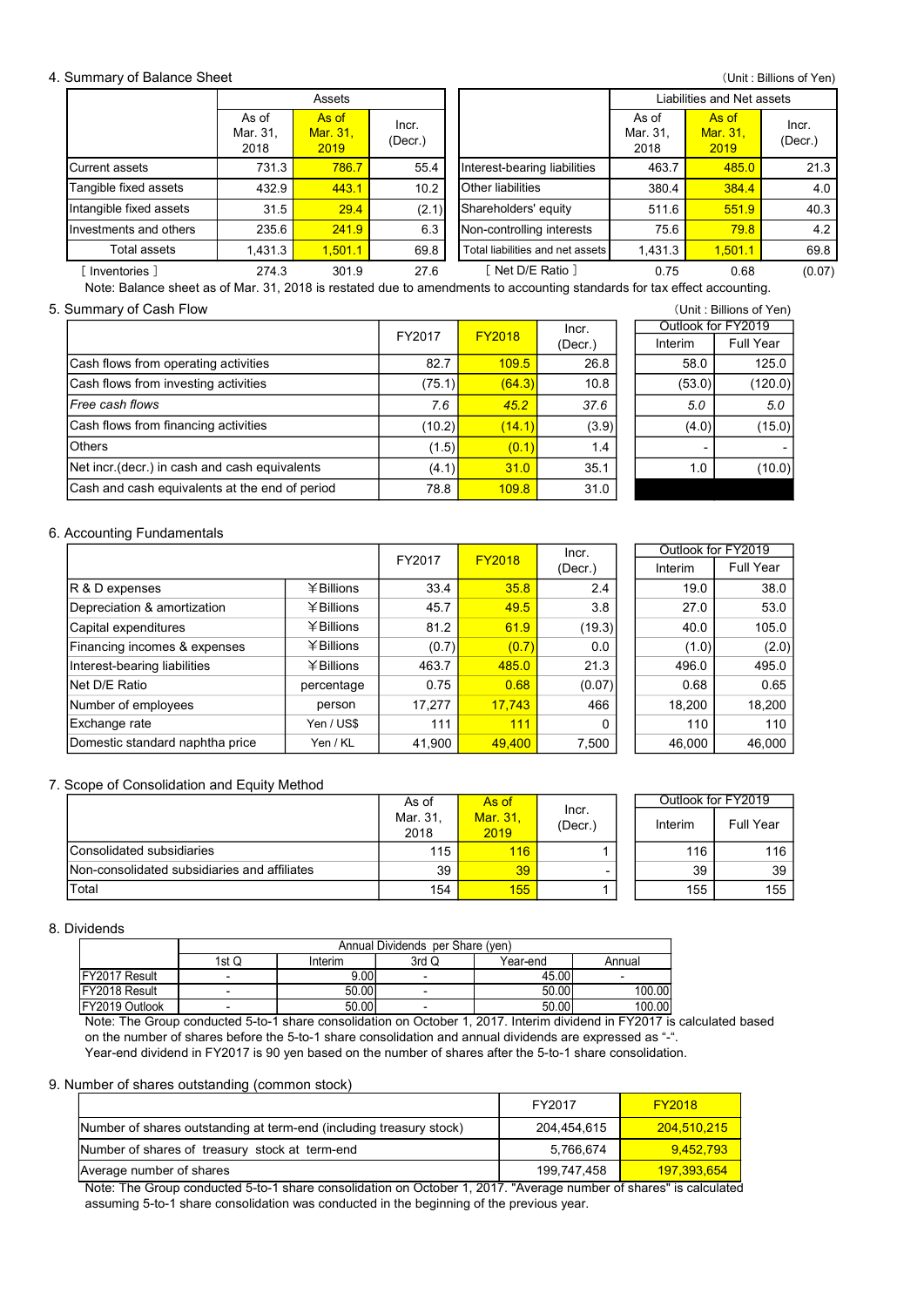# 1. Operating Results

# (1) Overview

In the fiscal period under review (the twelve-month period from Apr 1, 2018 to March 31, 2019, hereinafter the "fiscal 2018"), the economy of the United States enjoyed constant recovery. On the other hand, the state of trade policy in the United States, the Chinese economy's deceleration and geopolitical risks remained unsettled, and careful attention was paid to fluctuations in the global economy.

In Japan, although attention was paid to the impact of successive natural disasters on the economy, it continued to gradually recover amid steady corporate profits and improvements in the employment and incomes.

In the domestic chemical industry, despite fluctuations in crude oil prices, naphtha crackers operated at a consistently high capacity on the back of firm domestic demand.

Under these circumstances, based on the 2025 Long-Term Business Plan, the Mitsui Chemicals Group (hereafter "the Group") worked for business expansion and growth in the three business domains; Mobility, Health Care, and Food & Packaging, while also creating and developing Next Generation Business and further enhancing competitiveness in the area of Basic Materials.

In Mobility, the Group responded to the expansion of new needs, namely, light-weighted, electric-powered and more comfortable products in the automotive and ICT industries. The Group is constructing its first production base in Europe for polypropylene compounds used in automotive bumpers. In addition, the Group decided to establish a new plant for LUCANT™, which contributes to the higher functionality of lubricants, in order to greatly boost production. Also, the Group worked to enhance its ability to offer customer-driven solutions with ARRK Corporation, which is a global development support company that was made into a consolidated subsidiary in January 2018.

In Health Care, in line with the declining birthrates and aging populations of advanced countries and the growing economies in emerging markets, health consciousness is rising and individual wants and needs are diversifying. Sales of our ophthalmic lens materials, which boast the largest share of the global market, remained healthy. In addition, the Group accelerated the rollout of the next-generation eyewear TouchFocus™, which enables the wearer to easily switch between near- and far-sightedness at a touch. In nonwoven fabrics, the Group started operations at two expanded domestic plants to meet demand for premium disposable diapers, which are gaining popularity in Asia. In addition, the Group focused on expanding sales of the high-performance nonwoven fabric AIRYFA™, which is both soft and strong.

In Food & Packaging, food security is becoming a major social issue as the global population continues to grow. With standards of living in Asia rising, the packaging field is seeing growing needs for more highly functional products with a smaller environmental footprint. In performance films and sheets, the Group deftly responded to robust demand by optimizing and expanding its production system. In addition, new plant construction proceeded in Taiwan, a major source of demand, for facilities to produce ICROS™ Tape, which commands the largest share of the global market for protective tape used in semiconductor manufacturing processes. In agrochemicals, the Group accelerated the development of new products and continued building its business base in regions with high demand, especially Asia, thereby accelerating the global expansion of the agrochemical business.

In Basic Materials, which is centered on petrochemicals and basic chemicals, the Group provides materials to various manufacturing fields, including automobiles, residences, consumer electronics, infrastructure and packaging. In fiscal 2018, demand remained firm despite the effects of fluctuations in naphtha prices. Osaka Works' utility plant, where a fire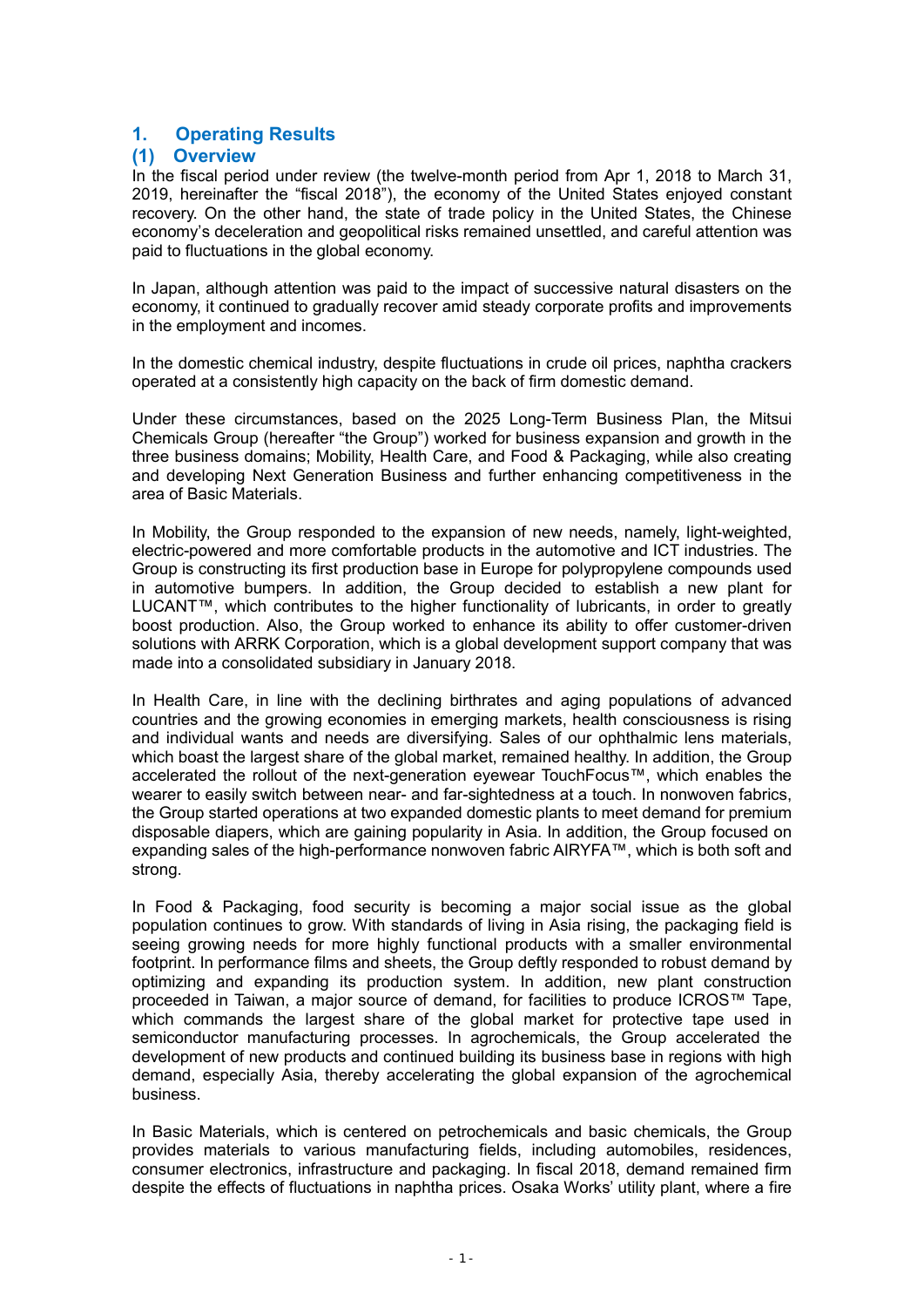occurred in June 2018, resumed operations in August following a swift recovery. The Group will continue striving to prevent a recurrence and to ensure safe and stable operations. In addition, the Group will continue working to establish a stable earnings base resilient to economic fluctuations mainly by expanding its lineup of differentiated products and maintaining a high utilization rate through local production for local consumption.

|                      | (Billions of Yen) |                         |                        |                                                   |
|----------------------|-------------------|-------------------------|------------------------|---------------------------------------------------|
|                      | <b>Net Sales</b>  | <b>Operating Income</b> | <b>Ordinary Income</b> | <b>Profit Attributable</b><br>to Owners of Parent |
| Fiscal 2018          | 1,482.9           | 93.4                    | 103.0                  | 76.1                                              |
| Previous fiscal year | 1,328.5           | 103.5                   | 110.2                  | 71.6                                              |
| Change               | 154.4             | (10.1)                  | (7.2)                  | 4.5                                               |
| Change (%)           | 11.6              | (9.7)                   | (6.6)                  | 6.3                                               |

The Group reported the following operating results for fiscal 2018.

Net Sales increased 154.4 billion yen, or 11.6%, compared with the previous fiscal year to 1,482.9 billion yen. This was mainly attributable to healthy sales and increase in sales prices due to the rise in naphtha and other raw materials and fuel prices.

Net sales overseas were 672.1 billion yen, an increase of 1.0% compared with the previous fiscal year to 45.3% in the total net sales.

Operating income was 93.4 billion yen, a decrease of 10.1 billion yen or 9.7% year on year. This result was due to increase of raw material prices and fixed costs, although sales were healthy.

Ordinary income was 103.0 billion yen, decreased 7.2 billion yen or 6.6% year on year. This result was due to decrease of operating income, in spite of increase of share of profit of entities accounted for using equity method.

**Extraordinary income and losses** improved 18.3 billion yen year on year to 2.3 billion yen profit. This result was due to a decrease of impairment loss and because insurance income was received, in spite of a loss on fire and increase of loss on sales and disposal of non-current assets.

As a result of the aforementioned factors, profit before income taxes amounted to 105.3 billion yen, an increase of 11.1 billion yen, or 11.8% year on year.

Profit attributable to owners of parent after accounting for income taxes and non-controlling interests was 76.1 billion yen, an increase of 4.5 billion yen, or 6.3% compared with the previous fiscal year. Earnings per share for the period were 385.60 yen.

# (2) Results by Business Segment

The status of each segment during fiscal 2018 is as follows.

# **Mobility**

Net sales increased 64.4 billion yen compared with the previous fiscal year to 395.4 billion yen and comprised 27% of total sales. Operating income increased 0.4 billion yen to 42.7 billion yen year on year. The increase in income was due to expansion of sales volume in spite of increase in raw material prices and fixed costs.

In elastomers, which are primarily used in automotive components and as resin modifiers, the Group was affected by increase of raw material prices although the Group was able to meet healthy demand.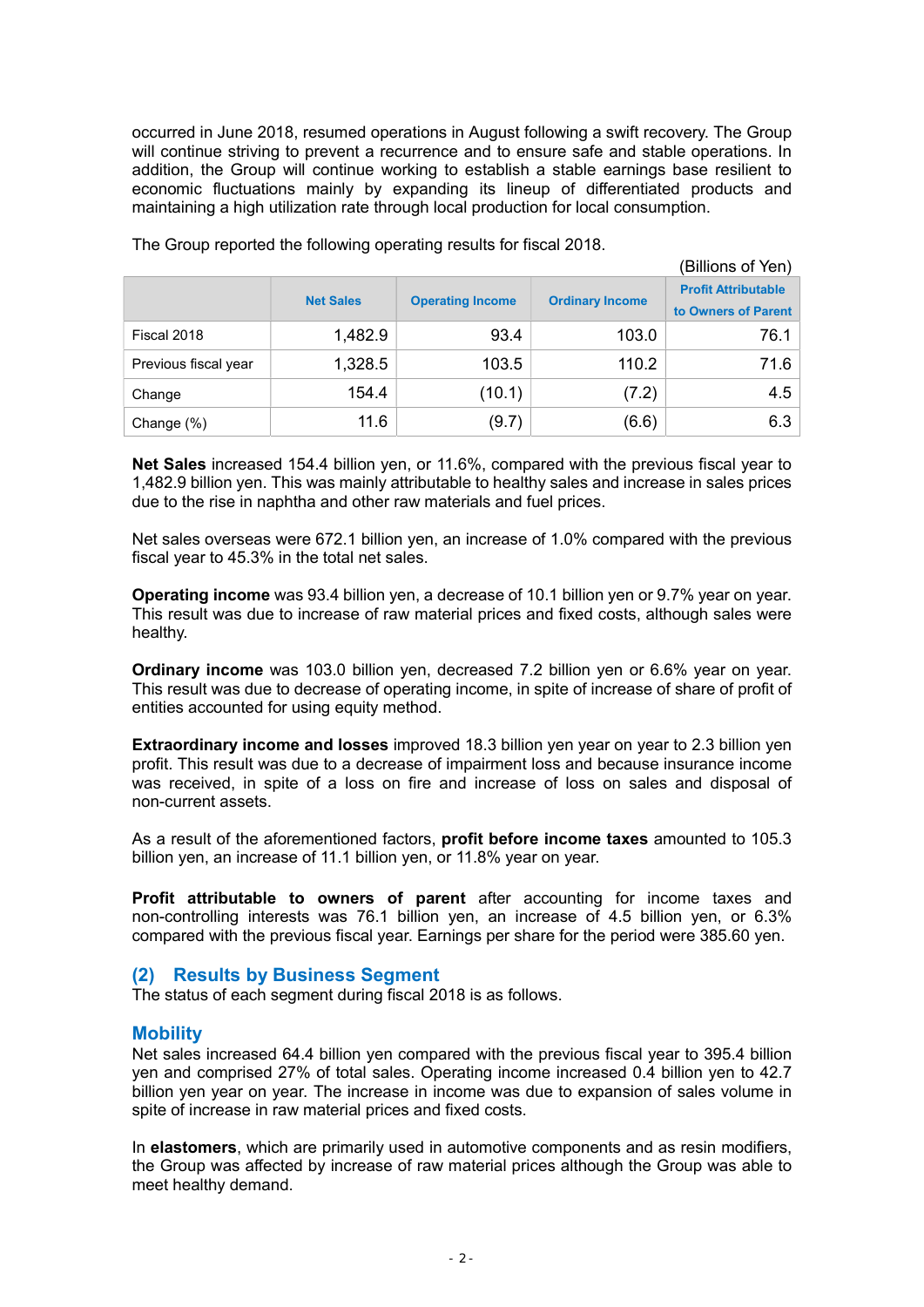In **performance compounds**, the Group was able to satisfy healthy demand especially in Asia and Europe.

In **performance polymers**, which are primarily used in information communication technology (ICT)-related products, sales remained steady.

In overseas **polypropylene compound** businesses, the Group was able to meet increasing production volume of the automobile industry mainly in South East Asia.

The Group consolidated its newly consolidated subsidiaries of ARRK Group in solution business as of January 2018.

# Health Care

Net sales increased 7.5 billion yen year on year to 146.6 billion yen and comprised 10% of total sales. Operating income increased 2.8 billion yen to 13.6 billion yen year on year, mainly due to firm sales overall.

In vision care materials, sales of ophthalmic lens materials were firm.

In nonwoven fabrics, sales were affected by decreasing export of disposable diapers from Japan.

In dental materials, sales were stable.

# Food & Packaging

Net sales increased 3.6 billion yen compared with the previous fiscal year to 199.4 billion yen and comprised 13% of total sales. On the other hand, operating income decreased 2.1 billion yen to 17.8 billion yen year on year, due to decrease of sales volume and increase of raw material prices and fixed costs.

In coatings & engineering materials, profits were impacted by an increase in raw material prices.

In performance films and sheets, profit was affected by decrease of sales volume and increase of raw material prices.

In agrochemicals, sales were firm.

# Basic Materials

Net sales increased 78.8 billion yen compared with the previous fiscal year to 716.5 billion yen and accounted for 48% of total sales. On the other hand, operating income decreased 11.1 billion yen year on year, to 27.8 billion yen. This was mainly attributable to the effect of stock revaluation caused by fluctuations in naphtha prices in spite of firm domestic demand.

Naphtha cracker operating rates were lower than the previous fiscal year due to a fire at Osaka Works' utility plant, but kept at high level overall. Performances of polyethylene and polypropylene were firm, backed by domestic demand.

In **phenols**, demand was firm and the oversea market environment was at higher level than the previous fiscal year.

# **Others**

Net sales increased 0.1 billion yen to 25.0 billion yen, comprised 2% of total sales. On the other hand, operating loss was 1.4 billion yen, increase of 0.5 billion yen compared to the previous year.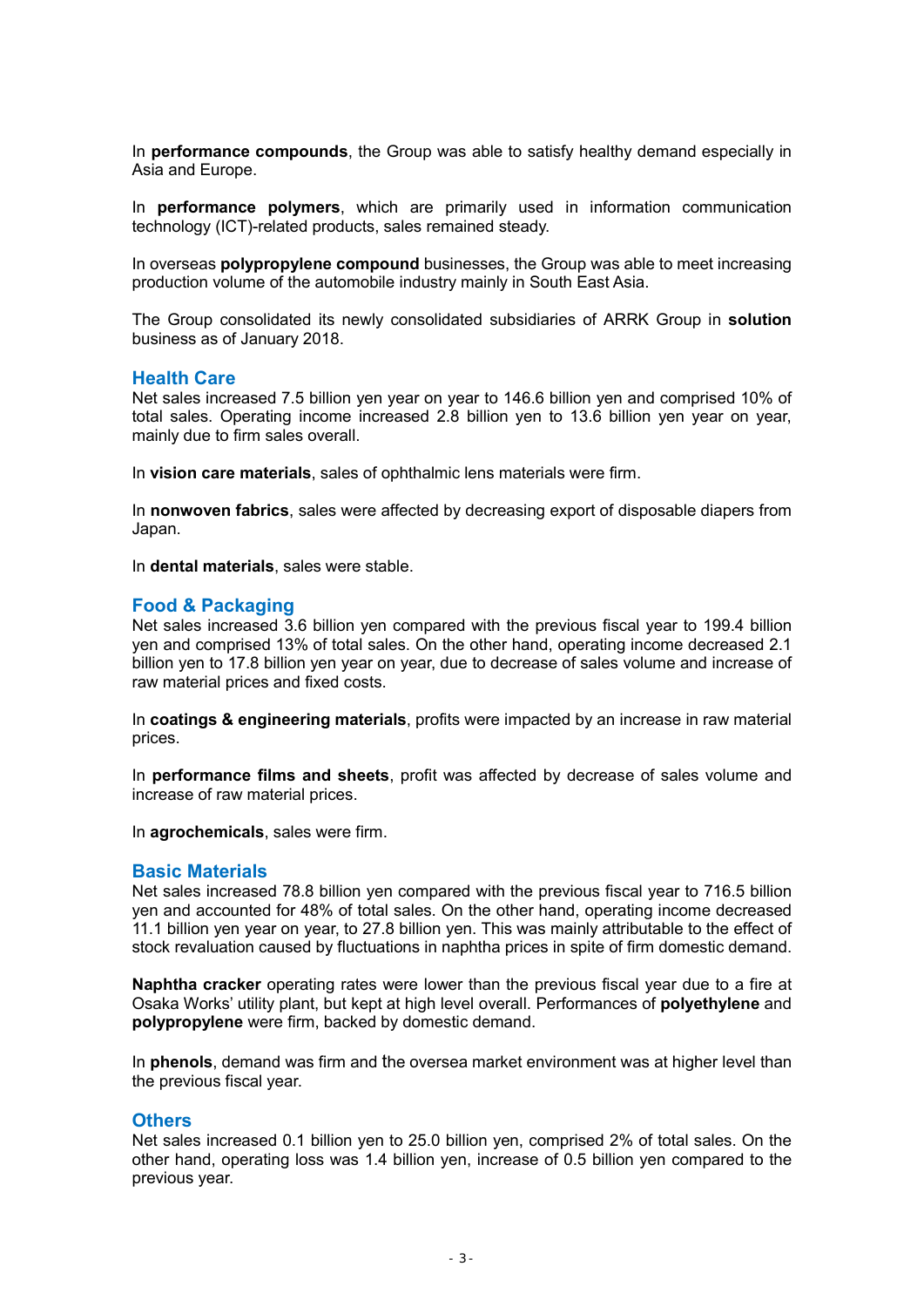# 2. Financial Position

# (1) Status of Assets, Liabilities and Net Assets

Total assets at the end of fiscal year stood at 1,501.1 billion yen, an increase of 69.8 billion yen compared with the end of the previous fiscal year.

Total liabilities at the end of fiscal year increased 25.3 billion yen compared with the previous fiscal year-end to 869.4 billion yen. Interest-bearing debt amounted to 485.0 billion yen, an increase of 21.3 billion yen compared with the previous fiscal year-end. As a result, the interest-bearing debt ratio was 32.3%, a decrease of 0.1 percentage point.

Net assets totaled 631.7 billion yen, an increase of 44.5 billion yen compared with the previous fiscal year-end. The **ratio of shareholders' equity to total assets** was 36.8%, 1.1 percentage point increase from the previous fiscal year-end.

Accounting for the aforementioned factors, the net debt-equity ratio stood at 0.68 at the end of the fiscal year, 0.07 point decrease from the previous fiscal year-end.

Consolidated balance sheet as of FY2017 is restated due to amendments to accounting standards for tax effect accounting. Consequently, comparison with the end of the previous fiscal year is calculated based on the restated figures.

# (2) Cash Flow Status

Cash and cash equivalents (hereafter called "cash") increased 31.0 billion yen to 109.8 billion yen as of the end of this fiscal year compared with the previous fiscal year-end.

# Cash Flows from Operating Activities

Net cash provided by operating activities increased 26.8 billion yen to 109.5 billion yen due to increase of profit before income taxes.

# Cash Flows from Investing Activities

Net cash used in investing activities decreased 10.8 billion yen compared with the previous fiscal year to 64.3 billion yen, mainly because cash outflows from the tender offer for ARRK Corporation shares in the previous fiscal year is no longer recorded.

# Cash Flows from Financing Activities

Net cash used in financing activities increased 3.9 billion yen compared with the previous fiscal year to 14.1 billion yen due primarily to the acquisition of treasury stock.

|                                                           | <b>FY2014</b><br>(As of March<br>31, 2015) | <b>FY2015</b><br>(As of March<br>31, 2016) | <b>FY2016</b><br>(As of March<br>31, 2017) | <b>FY2017</b><br>(As of March<br>31, 2018) | <b>FY2018</b><br>(As of March<br>31, 2019) |
|-----------------------------------------------------------|--------------------------------------------|--------------------------------------------|--------------------------------------------|--------------------------------------------|--------------------------------------------|
| Shareholders' Equity<br>Ratio (%)                         | 28.8                                       | 30.3                                       | 33.9                                       | 35.7                                       | 36.8                                       |
| Shareholders' Equity Ratio on<br>a Market Value Basis (%) | 27.4                                       | 29.8                                       | 41.5                                       | 46.6                                       | 34.7                                       |
| Ratio of Interest-bearing Debt<br>to Cash Flows           | 9.4                                        | 3.2                                        | 4.4                                        | 5.6                                        | 4.4                                        |
| Interest Coverage<br>Ratio (Times)                        | 7.7                                        | 20.7                                       | 17.3                                       | 14.8                                       | 19.9                                       |
|                                                           |                                            |                                            |                                            |                                            |                                            |

# (3) Trends in Cash Flow Indicators

Notes:

- Shareholders' Equity Ratio: Shareholders' equity to total assets.

- Shareholders' Equity Ratio on a Market Value Basis: Market capitalization to total assets.

- Ratio of Interest-bearing Debt to Cash Flows: Interest-bearing debt to cash flows.

- Interest Coverage Ratio: Cash flows to interest paid.

- Each of the indicators was calculated using consolidated financial figures.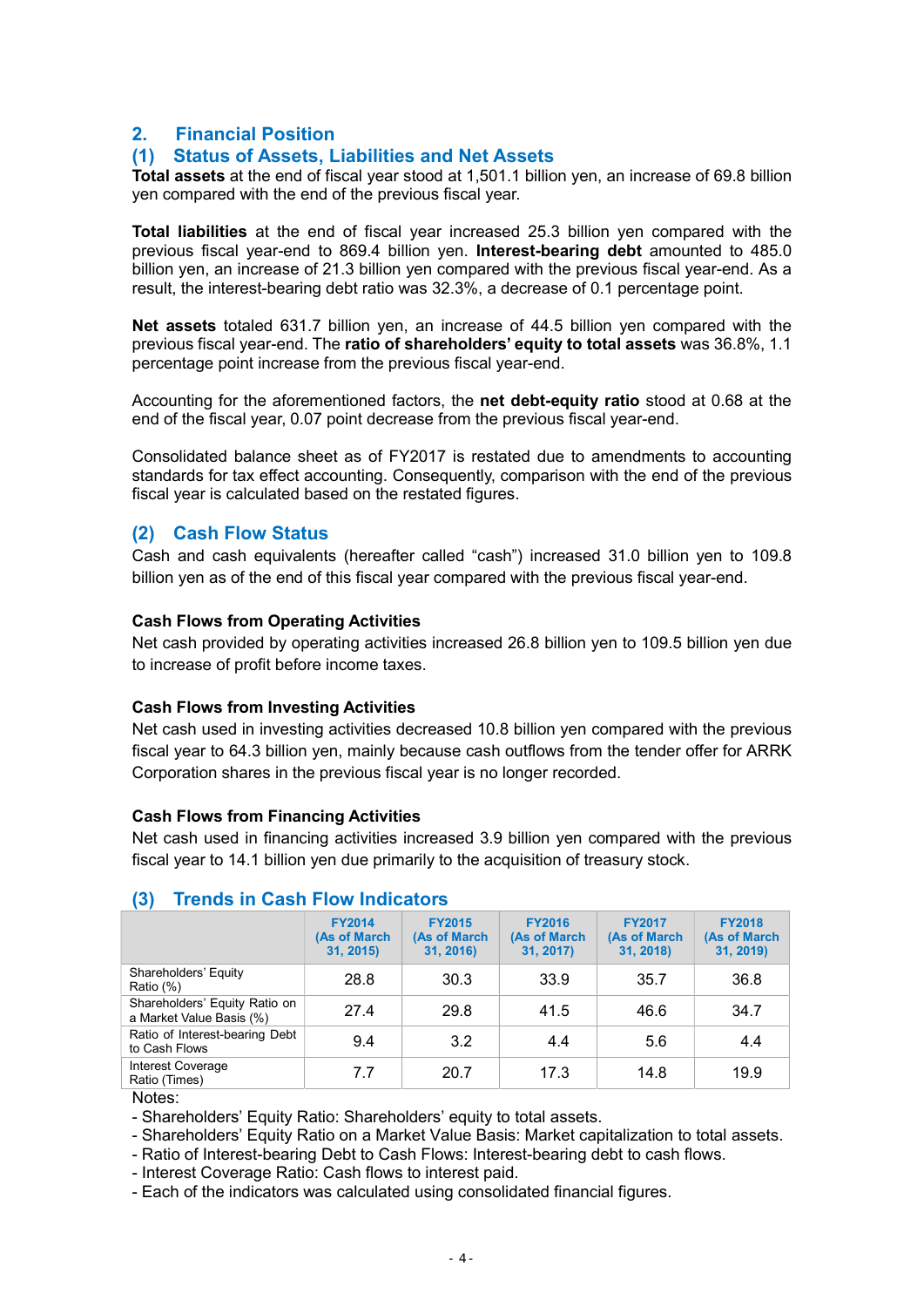- The market capitalization was calculated by multiplying the closing share price as of the end of the period with the number of shares outstanding (excluding treasury stock).
- Operating cash flow figures have been used for cash flow calculations.

- Interest-bearing debt is the portion of total debt booked on the consolidated balance sheet on which interest is being paid. Interest paid is the amount of interest paid as reported in the consolidated statements of cash flows.

- Consolidated balance sheet as of FY2017 is restated due to amendments to accounting standards for tax effect accounting. Consequently, shareholders' equity ratio and shareholders' equity ratio on a market value basis are calculated based on the restated figures.

# 3. Outlook for Fiscal 2019 (Year Ending March 31, 2020) (1) Overall of Financial Outlook for Fiscal 2019

In fiscal 2019, growth in the global economy is expected to slow down overall owing to the diminishing effects of various policies in the United States and stagnation in the Chinese economy. Uncertainty is growing in the global economy due mainly to prolonged trade tensions between the United States and China as well as the pending exit of the United Kingdom from the European Union.

In Japan, careful attention will still need to be paid to fluctuations in the economy due primarily to the slowdown in the global economy and a rise in the consumption tax rate. Under these conditions, the Group forecasts its business performance and earnings growth for fiscal 2019 as follows.

| (Billions of Yen) |                  |                         |                        |                                                             |  |  |
|-------------------|------------------|-------------------------|------------------------|-------------------------------------------------------------|--|--|
|                   | <b>Net Sales</b> | <b>Operating Income</b> | <b>Ordinary Income</b> | <b>Profit Attributable</b><br>to Owners of<br><b>Parent</b> |  |  |
| FY2019            | 1,540.0          | 105.0                   | 110.0                  | 76.0                                                        |  |  |
| FY2018            | 1,482.9          | 93.4                    | 103.0                  | 76.1                                                        |  |  |
| <b>Difference</b> | 57.1             | 11.6                    | 7.0                    | (0.1)                                                       |  |  |
| Ratio (%)         | 3.8              | 12.4                    | 6.8                    | (0.2)                                                       |  |  |

Outlook above are based on the following assumptions:

a) Exchange rate for the full year is 110 yen/US\$

b) Average price of domestic naphtha is 46,000 yen /kl

# (2) Outlook by FY2019 Business Segment

Outlook by FY2019 business segment is as follows.

(Billions of Yen)

|            |                 |                    |                            | <b>Net Sales</b>                 |               |                          |              |
|------------|-----------------|--------------------|----------------------------|----------------------------------|---------------|--------------------------|--------------|
|            | <b>Mobility</b> | <b>Health Care</b> | Food &<br><b>Packaging</b> | <b>Basic</b><br><b>Materials</b> | <b>Others</b> | <b>Adjust-</b><br>ment   | <b>Total</b> |
| FY2019     | 430.0           | 160.0              | 210.0                      | 720.0                            | 20.0          | $\overline{\phantom{0}}$ | 1,540.0      |
| FY2018     | 395.4           | 146.6              | 199.4                      | 716.5                            | 25.0          | $\overline{\phantom{0}}$ | 1,482.9      |
| Difference | 34.6            | 13.4               | 10.6                       | 3.5                              | (5.0)         | -                        | 57.1         |
| Ratio(%)   | 8.8             | 9.1                | 5.3                        | 0.5                              | (20.0)        | $\overline{\phantom{0}}$ | 3.8          |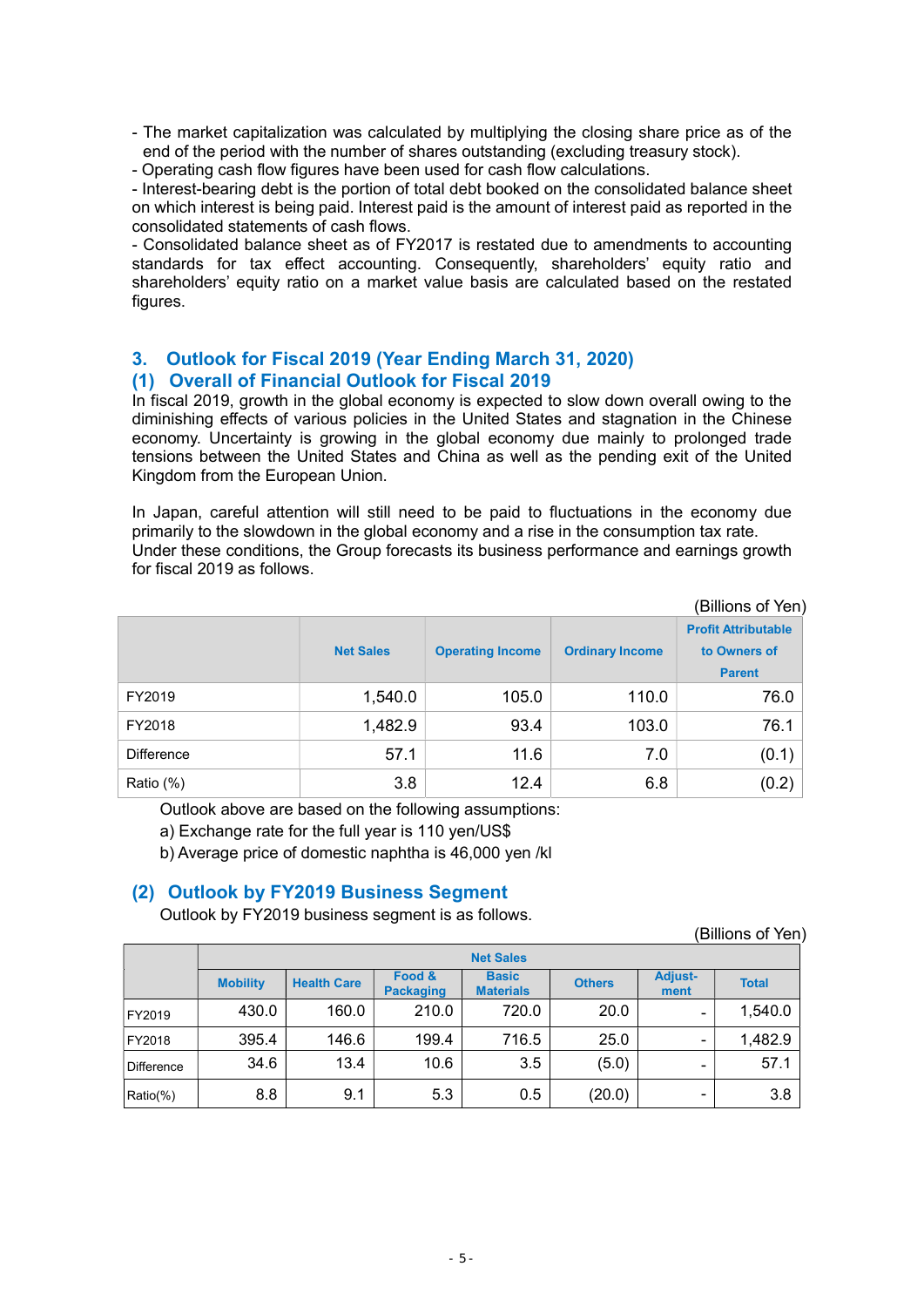|            |                 | <b>Operating Income (Loss)</b> |                            |                                  |               |                        |              |  |
|------------|-----------------|--------------------------------|----------------------------|----------------------------------|---------------|------------------------|--------------|--|
|            | <b>Mobility</b> | <b>Health Care</b>             | Food &<br><b>Packaging</b> | <b>Basic</b><br><b>Materials</b> | <b>Others</b> | <b>Adjust-</b><br>ment | <b>Total</b> |  |
| FY2019     | 44.5            | 15.5                           | 20.5                       | 33.0                             | (1.5)         | (7.0)                  | 105.0        |  |
| FY2018     | 42.7            | 13.6                           | 17.8                       | 27.8                             | (1.4)         | (7.1)                  | 93.4         |  |
| Difference | 1.8             | 1.9                            | 2.7                        | 5.2                              | (0.1)         | 0.1                    | 11.6         |  |
| Ratio(%)   | 4.2             | 14.0                           | 15.2                       | 18.7                             | ٠             | ۰                      | 12.4         |  |

(Billions of Yen)

4. Basic Policy on Appropriation of Profits, Cash Dividends for Fiscal 2018 and 2019 (Year Ending March 31, 2019 and March 31, 2020)

# (1) Basic Policy on Appropriation of Profits

In addition to continually raising dividends in line with performance trends, the Mitsui Chemicals (hereafter "the Company") will flexibly acquire treasury stock depending on the stock price and market environment, therefore to enhance returns to shareholders. Specifically, the Company will aim to achieve a total return ratio of 30% or more.

Note: Total return ratio = (dividends paid + treasury stock acquired) / profit attributable to owners of parent

# (2) Cash Dividends for Fiscal 2018 and 2019

Considering the recent business conditions, the Company plans to pay a year-end dividend of 50 yen per share in current fiscal year.

Because a 50 yen interim dividend was already paid out on December 4, 2018, dividends for the full fiscal year will total 100 yen per share.

For the purpose to enhance returns to shareholders, the Company acquired treasury stocks of 10.0 billion yen, which resulted in the total return ratio to 39.0%.

Turning to dividends for the fiscal year ending March 31, 2020, the Company plans to pay an interim dividend of 50 yen per share and a year-end dividend of 50 yen per share, respectively. The Company therefore plans the annual dividend for the fiscal year to be 100 yen per share.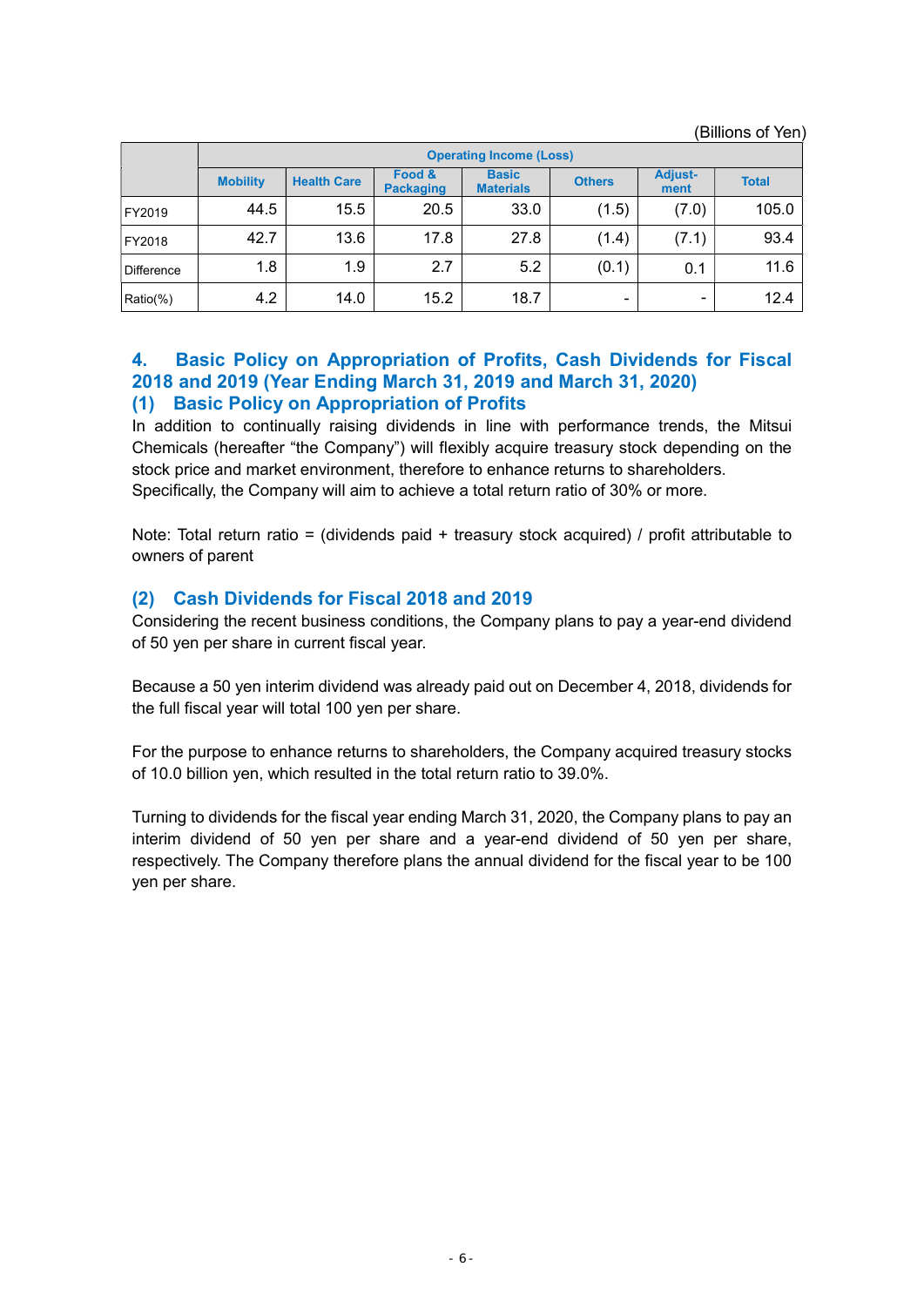# 5. Consolidated Balance sheets

|                                           |                  | <b>Millions of yen</b> |  |  |
|-------------------------------------------|------------------|------------------------|--|--|
|                                           | <b>FY2017</b>    | FY2018                 |  |  |
|                                           | As of            | As of                  |  |  |
|                                           | March 31, 2018   | March 31, 2019         |  |  |
| <b>Assets</b>                             |                  |                        |  |  |
| <b>Current assets</b>                     |                  |                        |  |  |
| Cash and deposits                         | 80,209           | 111,056                |  |  |
| Notes and accounts receivable-trade       | 306,899          | 310,591                |  |  |
| Inventories                               | 274,342          | 301,890                |  |  |
| Accounts receivable-other                 | 60,356           | 55,288                 |  |  |
| Other                                     | 10,193           | 8,570                  |  |  |
| Allowance for doubtful accounts           | (673)            | (718)                  |  |  |
| <b>Total current assets</b>               | 731,326          | 786,677                |  |  |
| <b>Non-current assets</b>                 |                  |                        |  |  |
| Property, plant and equipment             |                  |                        |  |  |
| <b>Buildings and structures</b>           | 343,555          | 352,569                |  |  |
| Accumulated depreciation                  | (236, 725)       | (241, 112)             |  |  |
| Buildings and structures, net             | 106,830          | 111,457                |  |  |
| Machinery, equipment and vehicles         | 997,563          | 1,030,949              |  |  |
| Accumulated depreciation                  | (865, 884)       | (889, 978)             |  |  |
| Machinery, equipment and vehicles, net    | 131,679          | 140,971                |  |  |
| Land                                      | 159,018          | 156,556                |  |  |
| Construction in progress                  | 20,462           | 18,515                 |  |  |
| Other                                     | 76,136           | 78,508                 |  |  |
| Accumulated depreciation                  | (61, 217)        | (62, 944)              |  |  |
| Other, net                                | 14,919           | 15,564                 |  |  |
| Total property, plant and equipment       | 432,908          | 443,063                |  |  |
| Intangible assets                         |                  |                        |  |  |
| Goodwill<br>Other                         | 5,684            | 5,061                  |  |  |
| <b>Total intangible assets</b>            | 25,792<br>31,476 | 24,324<br>29,385       |  |  |
| <b>Investments and other assets</b>       |                  |                        |  |  |
| Investment securities                     | 159,428          | 151,847                |  |  |
| Net defined benefit asset                 | 41,549           | 42,653                 |  |  |
|                                           |                  |                        |  |  |
| Deferred tax assets                       | 10,673           | 11,386                 |  |  |
| Other                                     | 26,369           | 38,511                 |  |  |
| Allowance for doubtful accounts           | (2, 420)         | (2, 448)               |  |  |
| <b>Total investments and other assets</b> | 235,599          | 241,949                |  |  |
| <b>Total non-current assets</b>           | 699,983          | 714,397                |  |  |
| <b>Total assets</b>                       | 1,431,309        | 1,501,074              |  |  |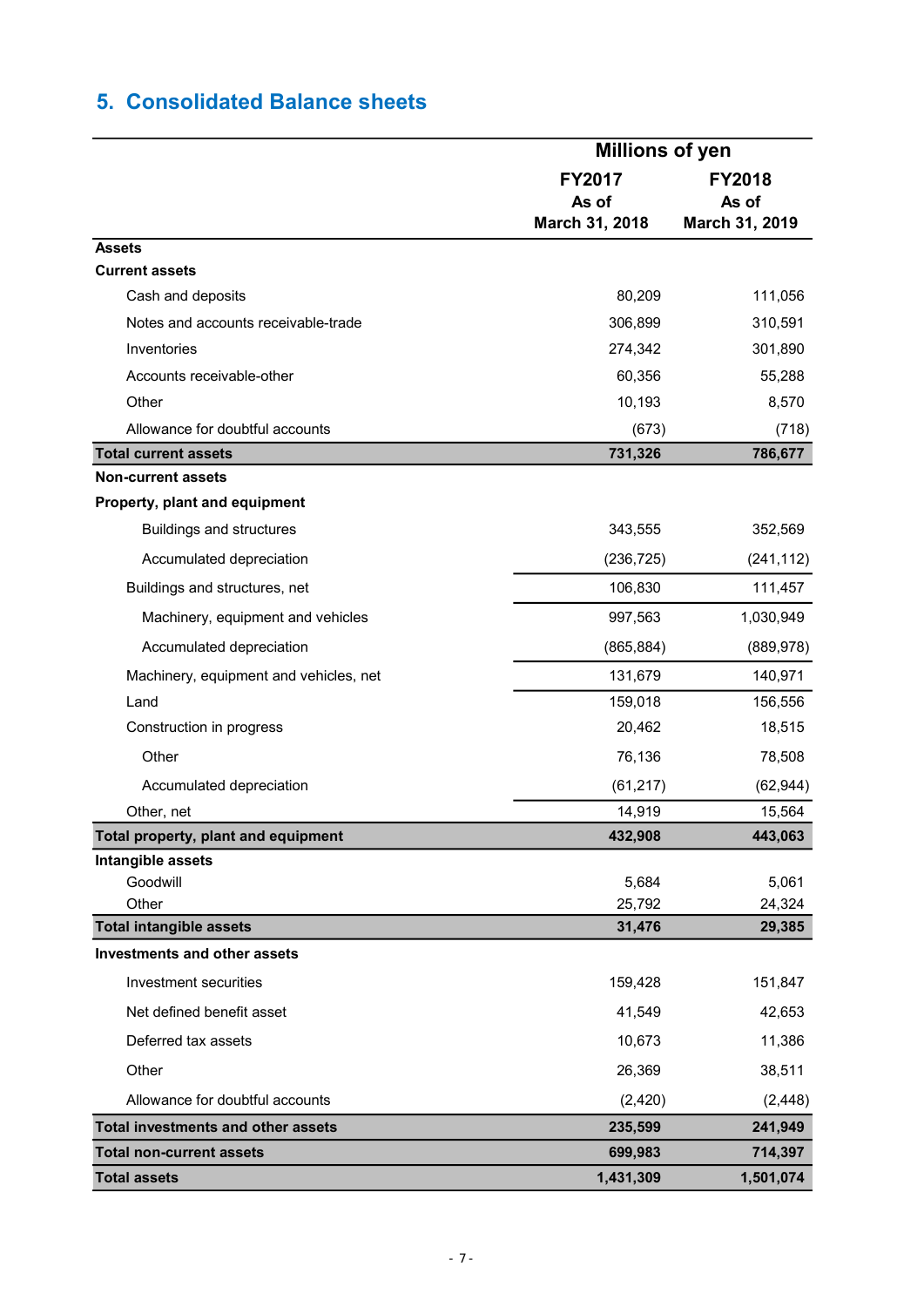|                                                       | <b>Millions of yen</b>                   |                                          |  |
|-------------------------------------------------------|------------------------------------------|------------------------------------------|--|
|                                                       | <b>FY2017</b><br>As of<br>March 31, 2018 | <b>FY2018</b><br>As of<br>March 31, 2019 |  |
|                                                       |                                          |                                          |  |
| <b>Liabilities</b><br><b>Current liabilities</b>      |                                          |                                          |  |
| Notes and accounts payable-trade                      | 162,179                                  | 163,908                                  |  |
| Short-term loans payable                              | 94,348                                   | 92,733                                   |  |
| Current portion of long-term loans payable            | 24,834                                   | 57,571                                   |  |
| Commercial papers                                     | 20,000                                   | 10,000                                   |  |
| Current portion of bonds                              | 15,426                                   | 426                                      |  |
| Accounts payable-other                                | 69,299                                   | 79,245                                   |  |
| Income taxes payable                                  | 7,956                                    | 9,372                                    |  |
| Provision for directors' bonuses                      | 158                                      | 175                                      |  |
| Provision for repairs                                 | 13,585                                   | 13,089                                   |  |
| Asset retirement obligations                          |                                          | 5                                        |  |
| Other                                                 | 35,320                                   | 32,234                                   |  |
| <b>Total current liabilities</b>                      | 443,105                                  | 458,758                                  |  |
| <b>Non-current liabilities</b>                        |                                          |                                          |  |
| Bonds payable                                         | 31,864                                   | 66,438                                   |  |
| Long-term loans payable                               | 274,099                                  | 254,850                                  |  |
| Deferred tax liabilities                              | 13,240                                   | 11,471                                   |  |
| Provision for directors' retirement benefits          | 250                                      | 243                                      |  |
| Provision for repairs                                 | 2,880                                    | 2,682                                    |  |
| Provision for environmental measures                  | 675                                      | 551                                      |  |
| Net defined benefit liability                         | 55,220                                   | 56,428                                   |  |
| Asset retirement obligations                          | 4,330                                    | 3,203                                    |  |
| Other                                                 | 18,424                                   | 14,711                                   |  |
| <b>Total non-current liabilities</b>                  | 400,982                                  | 410,577                                  |  |
| <b>Total liabilities</b>                              | 844,087                                  | 869,335                                  |  |
| <b>Net assets</b>                                     |                                          |                                          |  |
| <b>Shareholders' equity</b>                           |                                          |                                          |  |
| Capital stock                                         | 125,125                                  | 125,205                                  |  |
| Capital surplus                                       | 89,327                                   | 89,406                                   |  |
| Retained earnings<br>Treasury stock                   | 291,000<br>(19, 842)                     | 348,202<br>(29, 869)                     |  |
| <b>Total shareholders' equity</b>                     | 485,610                                  | 532,944                                  |  |
| Accumulated other comprehensive income                |                                          |                                          |  |
| Valuation difference on available-for-sale securities | 26,558                                   | 21,421                                   |  |
| Deferred gains or losses on hedges                    | (16)                                     | (3)                                      |  |
| Foreign currency translation adjustments              | 5,037                                    | 4,195                                    |  |
| Remeasurements of defined benefit plans               | (5,603)                                  | (6, 642)                                 |  |
| Total accumulated other comprehensive income          | 25,976                                   | 18,971                                   |  |
| <b>Non-controlling interests</b>                      | 75,636                                   | 79,824                                   |  |
| <b>Total net assets</b>                               | 587,222                                  | 631,739                                  |  |
| <b>Total liabilities and net assets</b>               | 1,431,309                                | 1,501,074                                |  |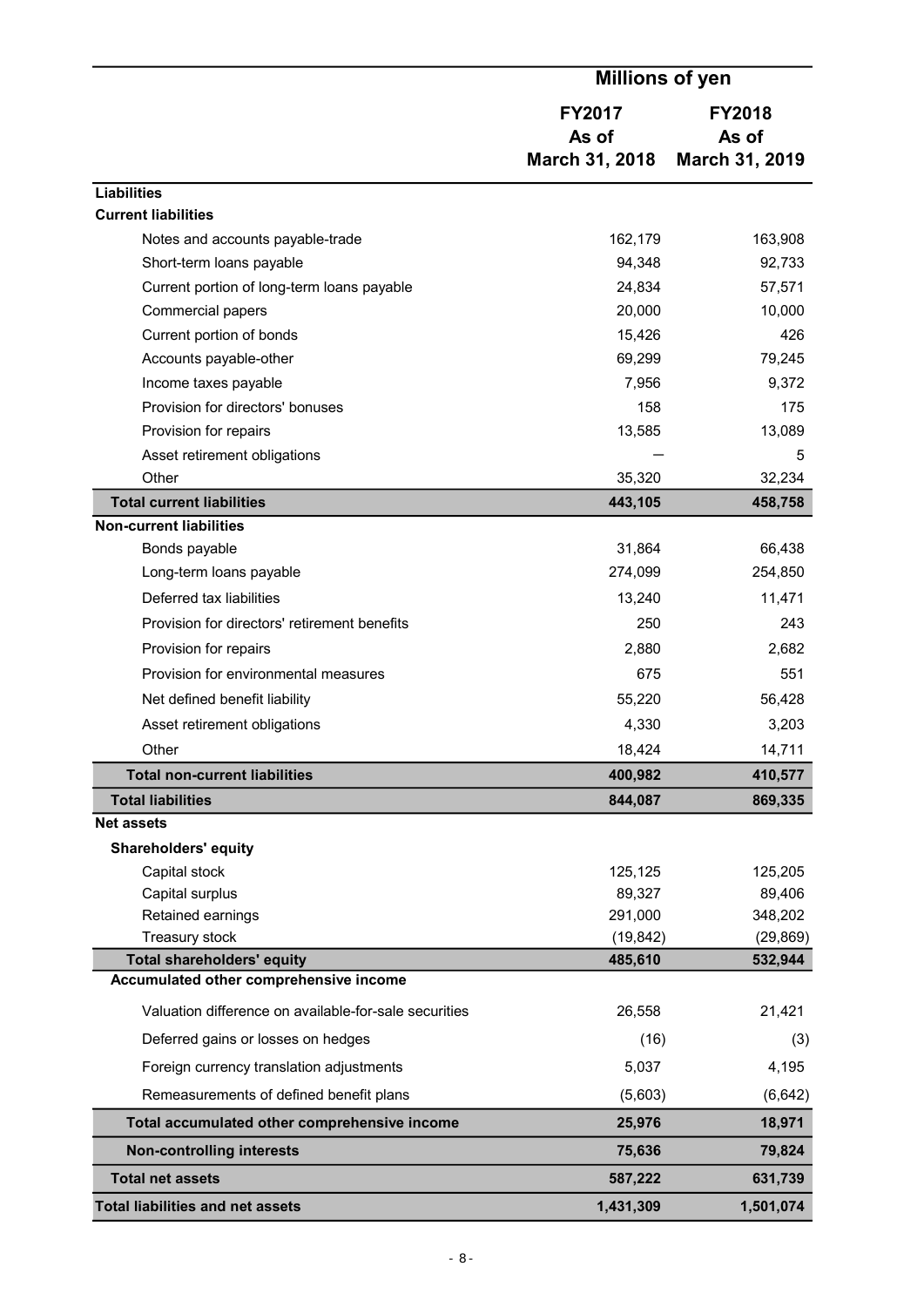# 6. Consolidated Income Statements and Consolidated Comprehensive Income Statements

| (Consolidated Income Statements)                              | <b>Millions of yen</b>             |                                    |  |
|---------------------------------------------------------------|------------------------------------|------------------------------------|--|
|                                                               | FY2017                             | FY2018                             |  |
|                                                               | April 1, 2017 to<br>March 31, 2018 | April 1, 2018 to<br>March 31, 2019 |  |
| <b>Net sales</b>                                              | 1,328,526                          | 1,482,909                          |  |
| Cost of sales                                                 | 1,019,160                          | 1,166,577                          |  |
| <b>Gross profit</b>                                           | 309,366                            | 316,332                            |  |
| Selling, general and administrative expenses                  | 205,875                            | 222,905                            |  |
| <b>Operating income</b>                                       | 103,491                            | 93,427                             |  |
| Non-operating income and expenses                             |                                    |                                    |  |
| Non-operating income                                          |                                    |                                    |  |
| Interest income                                               | 1,471                              | 2,063                              |  |
| Dividends income                                              | 3,317                              | 2,799                              |  |
| Share of profit of entities accounted for using equity method | 7,063                              | 10,807                             |  |
| Rent income                                                   | 744                                | 819                                |  |
| Insurance income                                              | 2,318                              | 419                                |  |
| Other                                                         | 2,408                              | 3,890                              |  |
| <b>Total non-operating income</b>                             | 17,321                             | 20,797                             |  |
| <b>Non-operating expenses</b>                                 |                                    |                                    |  |
| Interest expenses                                             | 5,478                              | 5,534                              |  |
| Loss on suspension of operations                              | 588                                | 893                                |  |
| Foreign exchange losses                                       | 1,201                              | 372                                |  |
| Other                                                         | 3,340                              | 4,453                              |  |
| <b>Total non-operating expenses</b>                           | 10,607                             | 11,252                             |  |
| <b>Ordinary income</b>                                        | 110,205                            | 102,972                            |  |
| <b>Extraordinary income and losses</b>                        |                                    |                                    |  |
| <b>Extraordinary income</b>                                   |                                    |                                    |  |
| Gain on sales of non-current assets                           | 2,778                              | 79                                 |  |
| Gain on sales of investment securities                        | 767                                | 3,663                              |  |
| Gain on transfer of business                                  | 591                                | 743                                |  |
| Gain on forgiveness of debts                                  | 2,010                              |                                    |  |
| Gain on revision of retirement benefit plan                   | 326                                |                                    |  |
| Insurance income                                              |                                    | 11,368                             |  |
| <b>Total extraordinary income</b>                             | 6,472                              | 15,853                             |  |
| <b>Extraordinary losses</b>                                   |                                    |                                    |  |
| Loss on disposal of non-current assets                        | 2,389                              | 4,352                              |  |
| Loss on sales of non-current assets                           | 9                                  | 75                                 |  |
| Impairment loss                                               | 15,012                             | 1,454                              |  |
| Loss on valuation of investment securities                    | 5,059                              | 171                                |  |
| Loss on fire                                                  |                                    | 7,476                              |  |
| <b>Total extraordinary losses</b>                             | 22,469                             | 13,528                             |  |
| Profit (loss) before income taxes                             | 94,208                             | 105,297                            |  |
| Income taxes-current                                          | 18,819                             | 18,879                             |  |
| Income taxes-deferred                                         | (3,629)                            | (105)                              |  |
| <b>Total income taxes</b>                                     | 15,190                             | 18,774                             |  |
| Profit (loss)                                                 | 79,018                             | 86,523                             |  |
| Profit (loss) attributable to non-controlling interests       | 7,433                              | 10,408                             |  |
| Profit (loss) attributable to owners of parent                | 71,585                             | 76,115                             |  |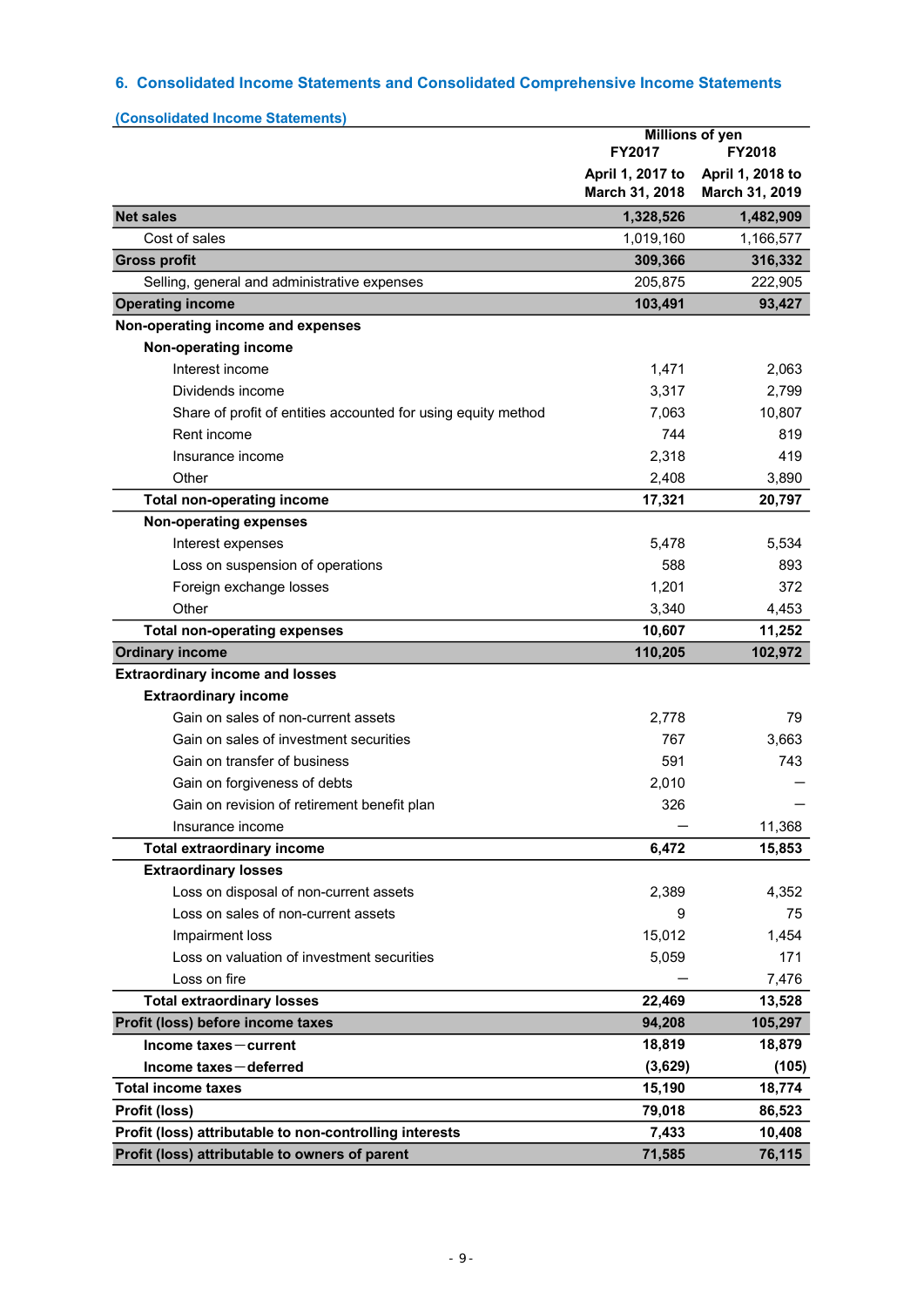|                                                                                      | Millions of yen  |                       |  |
|--------------------------------------------------------------------------------------|------------------|-----------------------|--|
|                                                                                      | FY2017           | <b>FY2018</b>         |  |
|                                                                                      | April 1, 2017 to | April 1, 2018 to      |  |
|                                                                                      | March 31, 2018   | <b>March 31, 2019</b> |  |
| Profit (loss)                                                                        | 79,018           | 86,523                |  |
| Other comprehensive income (loss)                                                    |                  |                       |  |
| Valuation difference on available-for-sale securities                                | 6,405            | (5,581)               |  |
| Deferred gains or losses on hedges                                                   | (5)              | 4                     |  |
| Foreign currency translation adjustment                                              | (2,311)          | 1,632                 |  |
| Remeasurements of defined benefit plans                                              | 6,975            | (969)                 |  |
| Share of other comprehensive income of entities accounted for using<br>equity method | 3,049            | (2, 383)              |  |
| Total other comprehensive income (loss)                                              | 14,113           | (7, 297)              |  |
| <b>Comprehensive income (loss)</b>                                                   | 93,131           | 79,226                |  |
| Comprehensive income (loss) attributable to                                          |                  |                       |  |
| Comprehensive income (loss) attributable to owners of parent                         | 85,667           | 69,109                |  |
| Comprehensive income (loss) attributable to non-controlling<br>interests             | 7,464            | 10,117                |  |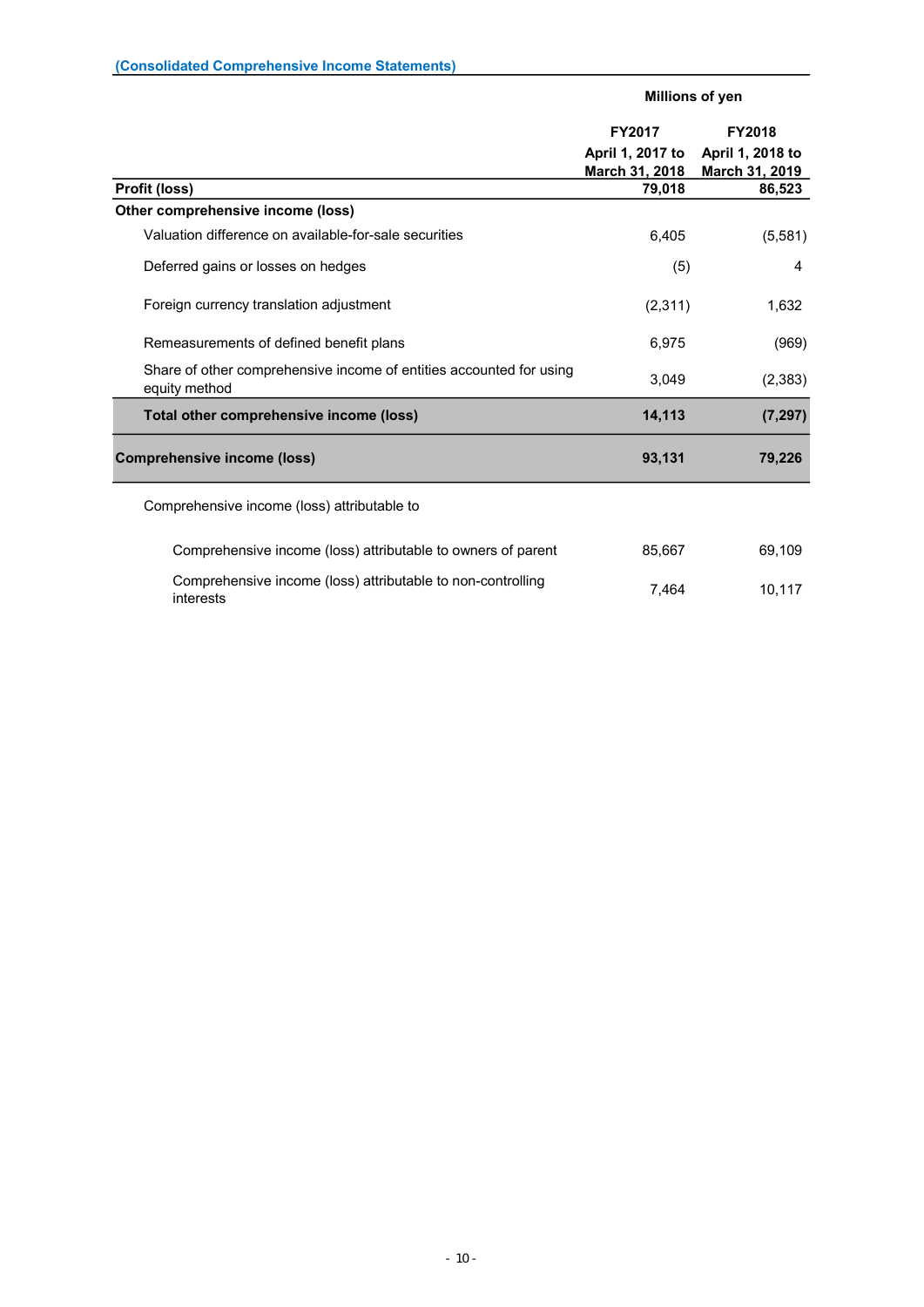# 7. Consolidated Statements of Cash Flows

|                                                                                     | Millions of yen                    |                                    |  |
|-------------------------------------------------------------------------------------|------------------------------------|------------------------------------|--|
|                                                                                     | FY2017                             | <b>FY2018</b>                      |  |
|                                                                                     | April 1, 2017 to<br>March 31, 2018 | April 1, 2018 to<br>March 31, 2019 |  |
| Profit (loss) before income taxes                                                   | 94,208                             | 105,297                            |  |
| Depreciation                                                                        | 44,835                             | 48,853                             |  |
| Amortization of goodwill                                                            | 819                                | 651                                |  |
| Impairment loss                                                                     | 15,012                             | 1,454                              |  |
| Increase(decrease) in net defined benefit liability                                 | 323                                | 417                                |  |
| Decrease (increase) in net defined benefit asset                                    | (4, 393)                           | (1,085)                            |  |
| Increase (decrease) in allowance for doubtful accounts                              | (7)                                | 97                                 |  |
| Increase (decrease) in provision for repairs                                        | 414                                | (694)                              |  |
| Increase (decrease) in provision for environmental measures                         | (57)                               | (126)                              |  |
| Interest and dividend income                                                        | (4,788)                            | (4,862)                            |  |
| Insurance income                                                                    | (2,318)                            | (11, 787)                          |  |
| Interest expenses                                                                   | 5,478                              | 5,534                              |  |
| Share of (profit) loss of entities accounted for using equity method                | (7,063)                            | (10, 807)                          |  |
| Loss (gain) on sales of investment securities                                       | (814)                              | (3,650)                            |  |
| Loss (gain) on valuation of investment securities                                   | 5,059                              | 171                                |  |
| Loss on retirement of non-current assets                                            | 1,067                              | 1,050                              |  |
| Loss (gain) on sales of non-current assets                                          | (2,769)                            | (4)                                |  |
| Decrease (increase) in notes and accounts receivable - trade                        | (23, 381)                          | (3,255)                            |  |
| Decrease (increase) in inventories                                                  | (26, 419)                          | (26, 629)                          |  |
| Increase (decrease) in notes and accounts payable - trade                           | 13,786                             | 1,300                              |  |
| Other, net                                                                          | (15, 314)                          | 9,870                              |  |
| <b>Subtotal</b>                                                                     | 93,678                             | 111,795                            |  |
| Interest and dividends income received                                              | 9,011                              | 8,975                              |  |
| Interest expenses paid                                                              | (5, 583)                           | (5,507)                            |  |
| Proceeds from insurance income                                                      | 2,752                              | 11,353                             |  |
| Income taxes paid                                                                   | (17, 198)                          | (17, 124)                          |  |
| Net cash provided by (used in) operating activities                                 | 82,660                             | 109,492                            |  |
| Purchase of property, plant and equipment                                           | (49, 587)                          | (53, 191)                          |  |
| Proceeds from sales of property, plant and equipment                                | 337                                | 4,016                              |  |
| Purchase of intangible assets                                                       | (3,085)                            | (2, 564)                           |  |
| Proceeds from sales of intangible assets                                            | 2,502                              |                                    |  |
| Purchase of investment securities                                                   | (3,986)                            | (23, 952)                          |  |
| Proceeds from sales and redemption of investment securities                         | 1,521                              | 9,434                              |  |
| Proceeds from transfer of business                                                  | 1,486                              | 743                                |  |
| Purchase of shares of subsidiaries resulting in change in scope of<br>consolidation | (16, 350)                          |                                    |  |
| Purchase of long-term prepaid expenses                                              | (1,346)                            | (189)                              |  |
| Payments of long-term loans receivable                                              | (5,208)                            | (90)                               |  |
| Other, net                                                                          | (1, 325)                           | 1,538                              |  |
| Net cash provided by (used in) investing activities                                 | (75, 041)                          | (64, 255)                          |  |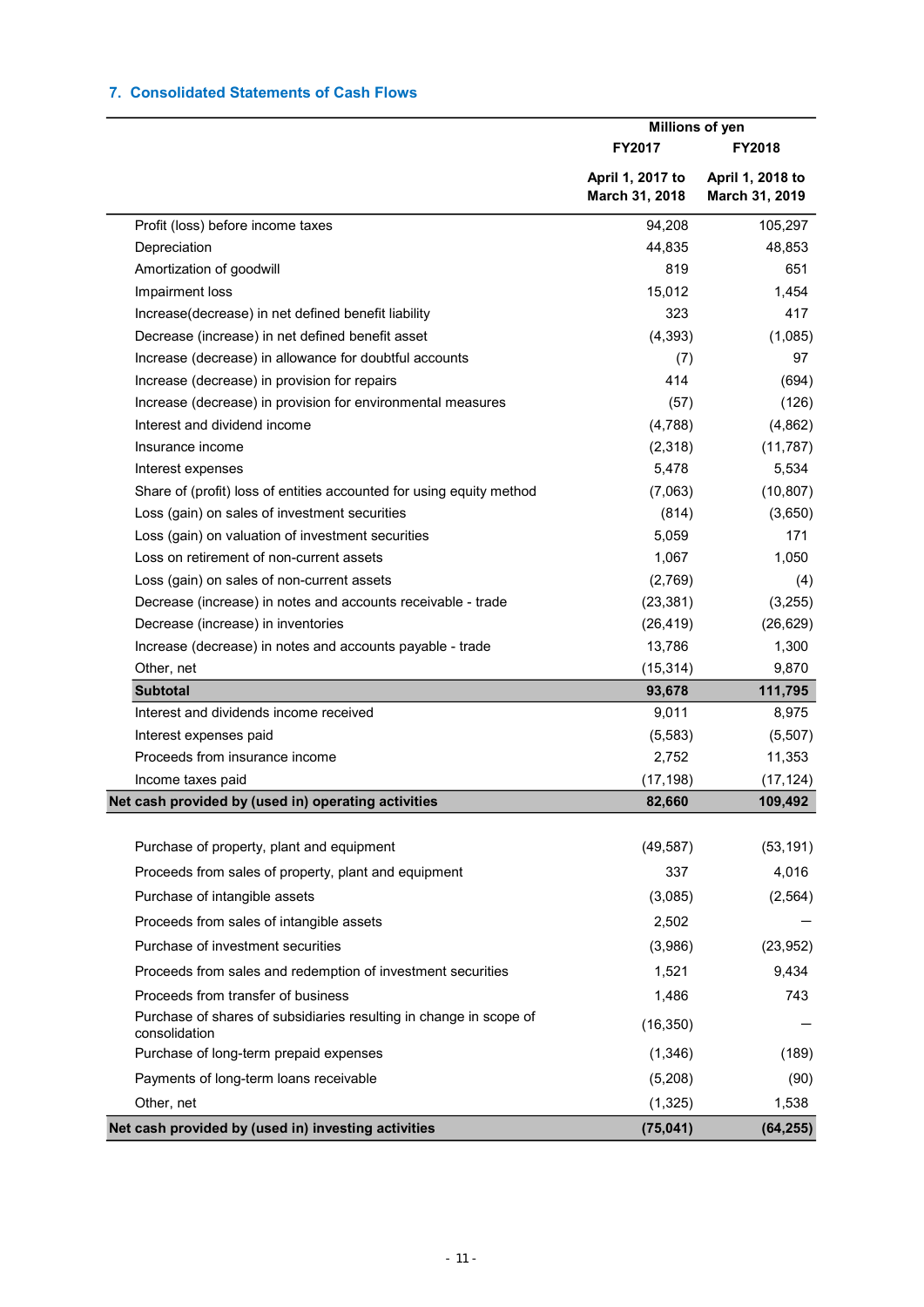|                                                                                                                        | Millions of yen  |                  |  |
|------------------------------------------------------------------------------------------------------------------------|------------------|------------------|--|
|                                                                                                                        | FY2017           | <b>FY2018</b>    |  |
|                                                                                                                        | April 1, 2017 to | April 1, 2018 to |  |
|                                                                                                                        | March 31, 2018   | March 31, 2019   |  |
| Net increase (decrease) in short-term loans payable                                                                    | 4,072            | (1,739)          |  |
| Increase (decrease) in commercial papers                                                                               | 20,000           | (10,000)         |  |
| Proceeds from long-term loans payable                                                                                  | 29,711           | 38,221           |  |
| Repayment of long-term loans payable                                                                                   | (19, 476)        | (25, 166)        |  |
| Proceeds from issuance of bonds                                                                                        | 10.000           | 35,000           |  |
| Redemption of bonds                                                                                                    | (24, 284)        | (15, 426)        |  |
| Proceeds from share issuance to non-controlling shareholders                                                           |                  | 355              |  |
| Proceeds from sales of treasury shares                                                                                 | $\overline{7}$   | 5                |  |
| Purchase of treasury shares                                                                                            | (5, 141)         | (10, 033)        |  |
| Cash dividends paid                                                                                                    | (18,007)         | (18, 878)        |  |
| Dividends paid to non-controlling interests                                                                            | (6, 397)         | (6, 335)         |  |
| Payments from changes in ownership interests in subsidiaries that do<br>not result in change in scope of consolidation | (552)            |                  |  |
| Other, net                                                                                                             | (138)            | (138)            |  |
| Net cash provided by (used in) financing activities                                                                    | (10, 205)        | (14, 134)        |  |
| Effect of exchange rate change on cash and cash equivalents                                                            | (1, 170)         | (92)             |  |
| Net increase (decrease) in cash and cash equivalents                                                                   | (3,756)          | 31,011           |  |
| Cash and cash equivalents at beginning of period                                                                       | 82,884           | 78,828           |  |
| Decrease in cash and cash equivalents resulting from exclusion of<br>subsidiaries from consolidation                   | (300)            |                  |  |
| Cash and cash equivalents at end of period                                                                             | 78,828           | 109,839          |  |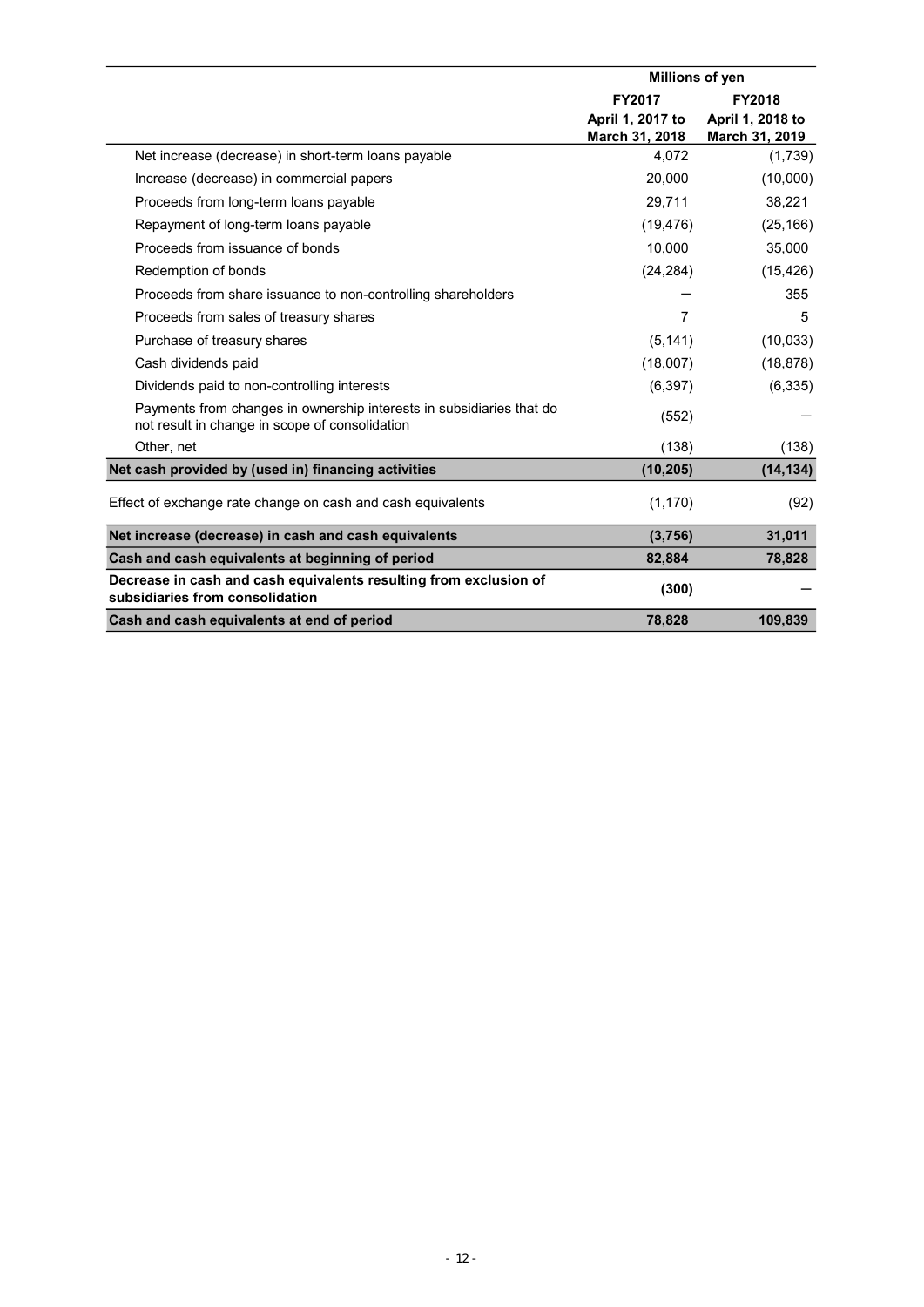### 8. Segment Information

#### (1) Overview of Reportable Segments

The reportable segments of the Group comprise those entities for which obtaining separate financial reports is possible and those are subject to regular review by the Board of Directors, which decides upon the distribution of management resources to said segments.

The Group positions segments distinguished by their products and services within its headquarters. Each segment proposes comprehensive domestic and overseas strategies in addition to pursuing business expansion in its respective product and service area.

The four reportable segments (distinguished by products and services) that therefore comprise the Group's operations are: Mobility, Health Care, Food & Packaging and Basic Materials.

|                                                                                                                                                                                                                                           | Segments |                        |                     |                                                                                                                                                                                                            | <b>Major Products and Businesses</b>                                                                                                           |               |                   |  |
|-------------------------------------------------------------------------------------------------------------------------------------------------------------------------------------------------------------------------------------------|----------|------------------------|---------------------|------------------------------------------------------------------------------------------------------------------------------------------------------------------------------------------------------------|------------------------------------------------------------------------------------------------------------------------------------------------|---------------|-------------------|--|
| Reportable Segments                                                                                                                                                                                                                       |          | Mobility               |                     | Elastomers, performance compounds, functional<br>polymers, polypropylene compounds and comprehensive<br>services regarding to the development of automotive and<br>industrial products (Solution business) |                                                                                                                                                |               |                   |  |
|                                                                                                                                                                                                                                           |          | <b>Health Care</b>     |                     |                                                                                                                                                                                                            | Vision care materials, nonwoven fabrics, dental materials<br>and, personal care materials                                                      |               |                   |  |
|                                                                                                                                                                                                                                           |          | Food & Packaging       |                     |                                                                                                                                                                                                            | Coating & engineering materials, performance films and<br>sheets and, agrochemical products                                                    |               |                   |  |
|                                                                                                                                                                                                                                           |          | <b>Basic Materials</b> |                     |                                                                                                                                                                                                            | Ethylene, propylene, polyethylene, polypropylene,<br>catalysts, phenols, PTA, PET, polyurethane materials and,<br>industrial chemical products |               |                   |  |
| Others                                                                                                                                                                                                                                    |          | Others                 |                     |                                                                                                                                                                                                            | Other related businesses, etc.                                                                                                                 |               |                   |  |
| based on the values of transactions undertaken between third parties.<br>Information concerning Net Sales, Income or Loss, Assets, and Others by Reportable Business Segment<br>The previous fiscal year (April 1, 2017 - March 31, 2018) |          |                        |                     |                                                                                                                                                                                                            |                                                                                                                                                |               | (Millions of yen) |  |
|                                                                                                                                                                                                                                           |          |                        | Reportable Segment  |                                                                                                                                                                                                            |                                                                                                                                                | <b>Others</b> |                   |  |
|                                                                                                                                                                                                                                           | Mobility | Health<br>Care         | Food &<br>Packaging | Basic<br>Materials                                                                                                                                                                                         | Total                                                                                                                                          | (Note 1)      | Sum total         |  |
| Net sales<br>1) To external customers                                                                                                                                                                                                     | 331,038  | 139,120                | 195,840             | 637,700                                                                                                                                                                                                    | 1,303,698                                                                                                                                      | 24,828        | 1,328,526         |  |
| Internal sales among<br>$ 2\rangle$<br>segments and transfers                                                                                                                                                                             | 10,954   | 2,376                  | 1,238               | 66,690                                                                                                                                                                                                     | 81,258                                                                                                                                         | 54,210        | 135,468           |  |
| Total                                                                                                                                                                                                                                     | 341,992  | 141,496                | 197,078             | 704,390                                                                                                                                                                                                    | 1,384,956                                                                                                                                      | 79,038        | 1,463,994         |  |
| Segment income (loss)                                                                                                                                                                                                                     | 42,296   | 10,830                 | 19,924              | 38,903                                                                                                                                                                                                     | 111,953                                                                                                                                        | (906)         | 111,047           |  |
| Segment assets                                                                                                                                                                                                                            | 316,313  | 200,684                | 221,550             | 606,896                                                                                                                                                                                                    | 1,345,443                                                                                                                                      | 50,052        | 1,395,495         |  |
| Other items                                                                                                                                                                                                                               |          |                        |                     |                                                                                                                                                                                                            |                                                                                                                                                |               |                   |  |
| Depreciation and                                                                                                                                                                                                                          |          |                        |                     |                                                                                                                                                                                                            |                                                                                                                                                |               |                   |  |

#### (2) Methods to Determine Net Sales, Income or Loss, Assets, and Others by Reportable Business Segment Profit by reportable business segment is stated on an operating income basis. Intersegment net sales and transfers are based on the values of transactions undertaken between third parties.

# (3) Information concerning Net Sales, Income or Loss, Assets, and Others by Reportable Business Segment

|                                                                                                                                                                                                                                                                                                                                                                                                             |          | <b>Health Care</b><br>and, personal care materials |                                           |                    |                                                                                   | Vision care materials, nonwoven fabrics, dental materials |                   |                                                           |  |
|-------------------------------------------------------------------------------------------------------------------------------------------------------------------------------------------------------------------------------------------------------------------------------------------------------------------------------------------------------------------------------------------------------------|----------|----------------------------------------------------|-------------------------------------------|--------------------|-----------------------------------------------------------------------------------|-----------------------------------------------------------|-------------------|-----------------------------------------------------------|--|
|                                                                                                                                                                                                                                                                                                                                                                                                             |          | Food & Packaging                                   |                                           |                    | sheets and, agrochemical products                                                 |                                                           |                   | Coating & engineering materials, performance films and    |  |
|                                                                                                                                                                                                                                                                                                                                                                                                             |          | <b>Basic Materials</b>                             |                                           |                    | Ethylene, propylene, polyethylene, polypropylene,<br>industrial chemical products |                                                           |                   | catalysts, phenols, PTA, PET, polyurethane materials and, |  |
| Others                                                                                                                                                                                                                                                                                                                                                                                                      |          | Others                                             |                                           |                    |                                                                                   | Other related businesses, etc.                            |                   |                                                           |  |
| Methods to Determine Net Sales, Income or Loss, Assets, and Others by Reportable Business Segment<br>Profit by reportable business segment is stated on an operating income basis. Intersegment net sales and transfers are<br>based on the values of transactions undertaken between third parties.<br>Information concerning Net Sales, Income or Loss, Assets, and Others by Reportable Business Segment |          |                                                    |                                           |                    |                                                                                   |                                                           |                   |                                                           |  |
|                                                                                                                                                                                                                                                                                                                                                                                                             |          |                                                    |                                           |                    |                                                                                   |                                                           |                   |                                                           |  |
| The previous fiscal year (April 1, 2017 – March 31, 2018)                                                                                                                                                                                                                                                                                                                                                   |          |                                                    |                                           |                    |                                                                                   |                                                           | (Millions of yen) |                                                           |  |
|                                                                                                                                                                                                                                                                                                                                                                                                             | Mobility | Health<br>Care                                     | Reportable Segment<br>Food &<br>Packaging | Basic<br>Materials | Total                                                                             | <b>Others</b><br>(Note 1)                                 | Sum total         |                                                           |  |
| Net sales                                                                                                                                                                                                                                                                                                                                                                                                   |          |                                                    |                                           |                    |                                                                                   |                                                           |                   |                                                           |  |
| 1) To external customers                                                                                                                                                                                                                                                                                                                                                                                    | 331,038  | 139,120                                            | 195,840                                   | 637,700            | 1,303,698                                                                         | 24,828                                                    | 1,328,526         |                                                           |  |
| Internal sales among<br>$\mathbf{2}$<br>segments and transfers                                                                                                                                                                                                                                                                                                                                              | 10,954   | 2,376                                              | 1,238                                     | 66,690             | 81,258                                                                            | 54,210                                                    | 135,468           |                                                           |  |
| Total                                                                                                                                                                                                                                                                                                                                                                                                       | 341,992  | 141,496                                            | 197,078                                   | 704,390            | 1,384,956                                                                         | 79,038                                                    | 1,463,994         |                                                           |  |
| Segment income (loss)                                                                                                                                                                                                                                                                                                                                                                                       | 42,296   | 10,830                                             | 19,924                                    | 38,903             | 111,953                                                                           | (906)                                                     | 111.047           |                                                           |  |
| Segment assets                                                                                                                                                                                                                                                                                                                                                                                              | 316,313  | 200,684                                            | 221,550                                   | 606,896            | 1,345,443                                                                         | 50,052                                                    | 1,395,495         |                                                           |  |
| Other items                                                                                                                                                                                                                                                                                                                                                                                                 |          |                                                    |                                           |                    |                                                                                   |                                                           |                   |                                                           |  |
| Depreciation and<br>amortization<br>(Note 2)                                                                                                                                                                                                                                                                                                                                                                | 10,264   | 9,501                                              | 6,961                                     | 14,467             | 41,193                                                                            | 3,118                                                     | 44,311            |                                                           |  |
| Amortization of goodwill                                                                                                                                                                                                                                                                                                                                                                                    | 131      | 586                                                |                                           | -                  | 717                                                                               | 102                                                       | 819               |                                                           |  |
| Amount invested in equity<br>method affiliate                                                                                                                                                                                                                                                                                                                                                               | 17,220   | 4,920                                              | 2,878                                     | 54,977             | 79,995                                                                            | 2,660                                                     | 82,655            |                                                           |  |
|                                                                                                                                                                                                                                                                                                                                                                                                             | 32,179   | 16,018                                             | 9,508                                     | 15,752             | 73,457                                                                            | 6,110                                                     | 79,567            |                                                           |  |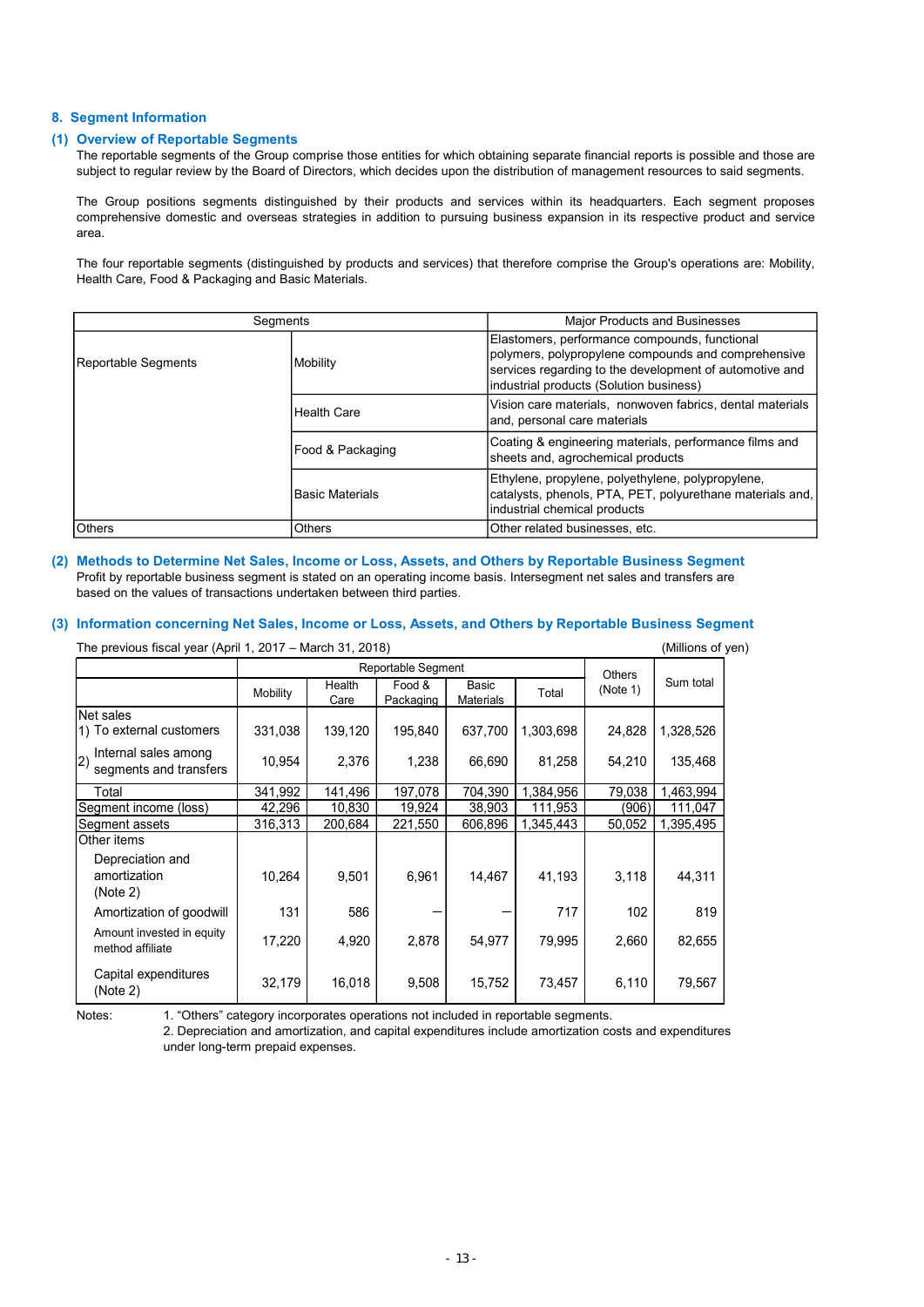#### The fiscal year under review (April 1, 2017 – March 31, 2018) (Millions of yen)

| The fiscal year under review (April 1, 2017 - March 31, 2018)                                                                                                                                                                            |                   |                   |                     |                    |           |                    | (Millions of yen)    |
|------------------------------------------------------------------------------------------------------------------------------------------------------------------------------------------------------------------------------------------|-------------------|-------------------|---------------------|--------------------|-----------|--------------------|----------------------|
|                                                                                                                                                                                                                                          |                   |                   |                     | Reportable Segment |           |                    | Sum total            |
|                                                                                                                                                                                                                                          | Mobility          | Health<br>Care    | Food &<br>Packaging | Basic<br>Materials | Total     | Others<br>(Note 1) |                      |
| Net sales                                                                                                                                                                                                                                |                   |                   |                     |                    |           |                    |                      |
| 1) To external customers<br>Internal sales among                                                                                                                                                                                         | 395,365           | 146,598           | 199,435             | 716,524            | 1,457,922 | 24,987             | 1,482,909            |
| 2)<br>segments and transfers                                                                                                                                                                                                             | 11,652            | 2,783             | 1,349               | 75,760             | 91,544    | 58,049             | 149,593              |
| Total                                                                                                                                                                                                                                    | 407,017           | 149,381           | 200,784             | 792,284            | ,549,466  | 83,036             | 1,632,502            |
| Segment income (loss)                                                                                                                                                                                                                    | 42,736<br>348,824 | 13,622<br>195,713 | 17,791<br>232,533   | 27,776<br>598,707  | 101,925   | (1, 375)<br>55,129 | 100,550<br>1,430,906 |
| Segment assets<br>Other items                                                                                                                                                                                                            |                   |                   |                     |                    | 1,375,777 |                    |                      |
| Depreciation and<br>amortization<br>(Note 2)                                                                                                                                                                                             | 12,582            | 9,412             | 7,496               | 14,826             | 44,316    | 3,857              | 48,173               |
| Amortization of goodwill                                                                                                                                                                                                                 | 527               | 86                |                     |                    | 613       | 38                 | 651                  |
| Amount invested in equity<br>method affiliate                                                                                                                                                                                            | 22,427            | 5,602             | 2,849               | 58,135             | 89,013    | 2,451              | 91,464               |
| Capital expenditures<br>(Note 2)                                                                                                                                                                                                         | 17,256            | 6,579             | 15,019              | 18,453             | 57,307    | 3,870              | 61,177               |
| 1. "Others" category incorporates operations not included in reportable segments.<br>Notes:<br>2. Depreciation and amortization, and capital expenditures include amortization costs and expenditures for<br>long-term prepaid expenses. |                   |                   |                     |                    |           |                    |                      |
| Reconciliation of Differences between Total Amounts of Reportable Segments and Consolidated Financial                                                                                                                                    |                   |                   |                     |                    |           |                    |                      |
|                                                                                                                                                                                                                                          |                   |                   |                     |                    |           |                    |                      |

#### (4) Reconciliation of Differences between Total Amounts of Reportable Segments and Consolidated Financial Statements (adjustment of difference)

|                                                      |           | (Millions of ven) |
|------------------------------------------------------|-----------|-------------------|
| Net Sales                                            | FY 2017   | FY 2018           |
| Total reportable segment sales                       | 1,384,956 | 1.549.466         |
| Net sales classified under "Others"                  | 79,038    | 83.036            |
| Elimination of intersegment transactions             | (135.468) | (149, 593)        |
| Net sales recorded in Consolidated Income Statements | 1.328.526 | 1,482,909         |

|                                                                                                                                                                                                                                               |                                                                                                                                                                                                                                | (Millions of ven) |
|-----------------------------------------------------------------------------------------------------------------------------------------------------------------------------------------------------------------------------------------------|--------------------------------------------------------------------------------------------------------------------------------------------------------------------------------------------------------------------------------|-------------------|
| <b>Income</b>                                                                                                                                                                                                                                 | FY 2017                                                                                                                                                                                                                        | FY 2018           |
| Total reportable segment income                                                                                                                                                                                                               | 111.953                                                                                                                                                                                                                        | 101.925           |
| Income classified under "Others"                                                                                                                                                                                                              | (906)                                                                                                                                                                                                                          | (1, 375)          |
| Elimination of intersegment transactions and etc                                                                                                                                                                                              | 26                                                                                                                                                                                                                             | (33)              |
| Corporate expenses (note)                                                                                                                                                                                                                     | (7,582)                                                                                                                                                                                                                        | (7,090)           |
| <b>Operating income (loss) recorded in Consolidated Income Statements</b>                                                                                                                                                                     | 103.491                                                                                                                                                                                                                        | 93.427            |
| As a constitution of the control of the control of the control of the control of the control of the control of the control of the control of the control of the control of the control of the control of the control of the co<br><b>ALLA</b> | the consistent compared to consistent the constant of the constant of the constant of the constant of the constant of the constant of the constant of the constant of the constant of the constant of the constant of the cons |                   |

Note: Corporate expenses mainly comprise general & administrative expenses which are usually not attributed to segments and R&D expenses for new business.

|                                                                                                        |           | (Millions of ven) |
|--------------------------------------------------------------------------------------------------------|-----------|-------------------|
| Assets                                                                                                 | FY 2017   | FY 2018           |
| Total reportable segment assets                                                                        | 1,345,443 | 1,375,777         |
| Assets classified under "Others"                                                                       | 50.052    | 55.129            |
| Elimination of intersegment transactions                                                               | (130,898) | (125, 293)        |
| Corporate assets (note)                                                                                | 166.712   | 195.461           |
| Assets recorded in Consolidated Balance Sheets                                                         | 1.431.309 | 1,501,074         |
| l. Corporate assets are mainly attributed to the Company's surplus management funds (cash and<br>Note: |           |                   |

1. Corporate assets are mainly attributed to the Company's surplus management funds (cash and deposits), long-term investment funds (investment securities), deferred tax assets and administrative departments.

2. Consolidated balance sheet as of FY2017 is restated due to amendments to accounting standards for tax effect accounting. Consequently, comparison with the end of the previous fiscal year is calculated based on the restated figures.

|                                       |             |                     |             |               |             |             |             | (Millions of ven)      |
|---------------------------------------|-------------|---------------------|-------------|---------------|-------------|-------------|-------------|------------------------|
|                                       |             |                     |             |               |             | Adjustments |             | Amounts from           |
| <b>Other</b> items                    |             | Reportable segments |             | <b>Others</b> |             | (note)      |             | consolidated financial |
|                                       |             |                     |             |               |             |             | statements  |                        |
|                                       | <b>FY17</b> | <b>FY18</b>         | <b>FY17</b> | <b>FY18</b>   | <b>FY17</b> | <b>FY18</b> | <b>FY17</b> | <b>FY18</b>            |
| Depreciation and amortization         | 41.193      | 44.316              | 3,118       | 3,857         | 524         | 680         | 44,835      | 48,853                 |
| Amortization of goodwill              | 717         | 613                 | 102         | 38            |             |             | 819         | 651                    |
| Investment in equity method affiliate | 79.995      | 89.013              | 2.660       | 2,451         |             |             | 82.655      | 91.464                 |
| Capital expenditures                  | 73.457      | 57.307              | 6,110       | 3,870         | 1.681       | 747         | 81.248      | 61,924                 |

Note<sup>:</sup> Adjustments incorporate depreciation expenses, amortization expesenses and capital expenditures which are related to R&D of new business.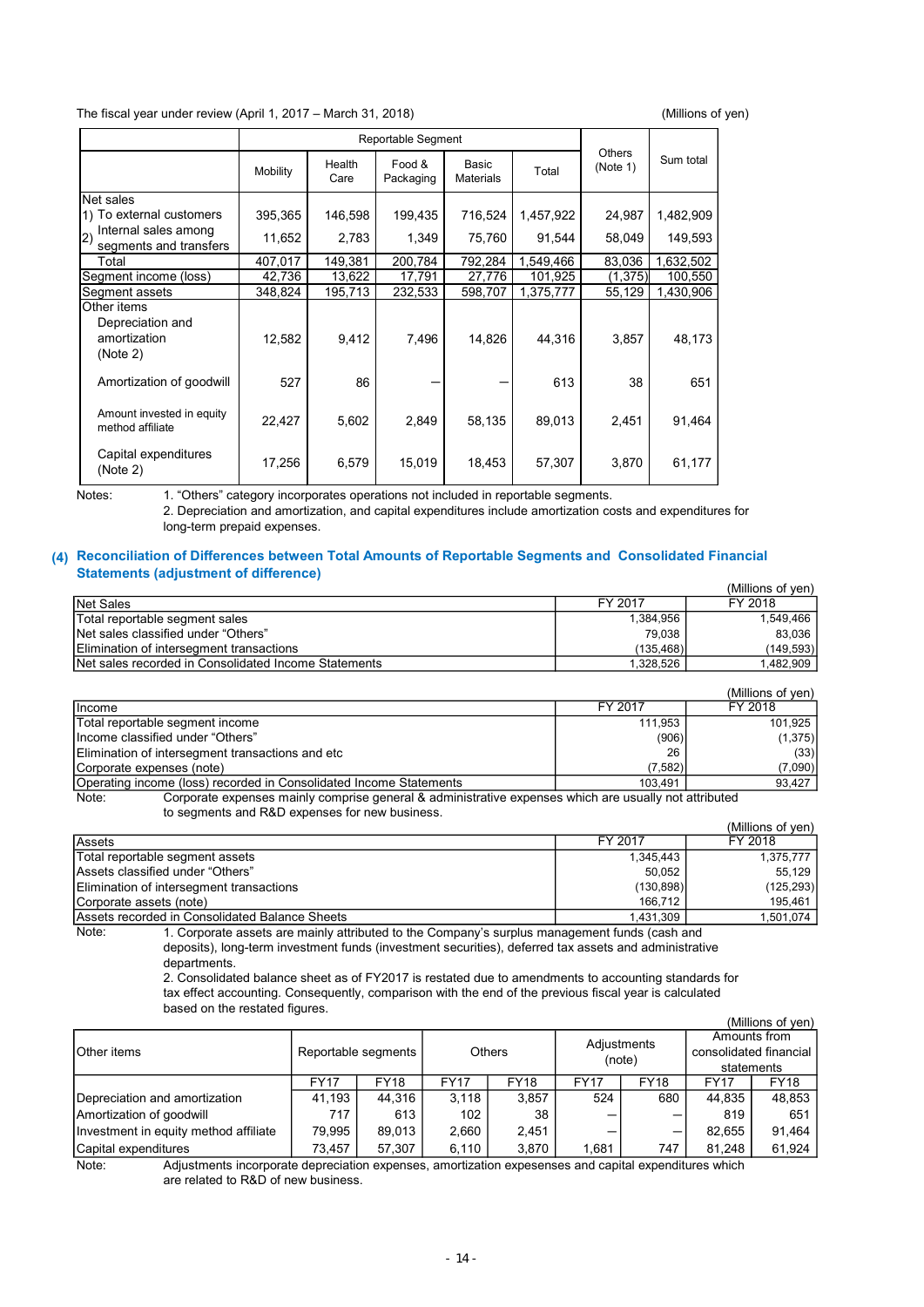# 9. Segment Related Information

# Information by Region

The previous consolidated fiscal year (April 1, 2017 – March 31, 2018)

| a. | Net Sales |         |         |         |        |                  | (Millions of yen) |  |
|----|-----------|---------|---------|---------|--------|------------------|-------------------|--|
|    | Japan     | China   | Asia    | America | Europe | Other<br>regions | Total             |  |
|    | 740.562   | 144.699 | 189.448 | 162.219 | 82.960 | 8.638            | 1.328.526         |  |

Notes: 1. Net sales are classified by country and region based on customer location.

2. Major countries and regions located in areas outside of Japan and China are as follows:

(1) Asia: Taiwan, South Korea, Thailand, Malaysia, Singapore, India

(2) America: The United States, Mexico

 $(3)$  Europe: Germany, France<br>(4) Other regions: Oceania, A

Other regions: Oceania, Africa

#### b. Tangible Assets

| . a. .q.b.o , .ooo.o |             |        |                  | (Millions of ven) |
|----------------------|-------------|--------|------------------|-------------------|
| Japan                | Singapore I | Asia   | Other<br>regions | Total             |
| 345.017              | 35,920      | 27.129 | 24.842           | 432.908           |

Note: Major countries and regions located in areas outside of Japan and Singapore are as follows: (1) Asia: China, Taiwan, South Korea, Thailand, Malaysia, India

Other regions: North America, Europe

The consolidated fiscal year under review (April 1, 2018 – March 31, 2019) a. Net Sales

|             |         |         |         |         |                  | (Millions of ven)                                                                                       |  |
|-------------|---------|---------|---------|---------|------------------|---------------------------------------------------------------------------------------------------------|--|
| Japan       | China   | Asia    | America | Europe  | Other<br>regions | Total                                                                                                   |  |
| 810.846     | 182.764 | 198.638 | 177.594 | 104.639 | 8.428            | 1.482.909                                                                                               |  |
| $N = 4 - 7$ |         |         |         |         |                  | وجاوا وجوده والمرزور ويرجع والمحاوية والمستحدث والمساوية والمستركات وجاري ومرور وجواحب المرابات المرابط |  |

- (2) America: The United States, Mexico
- (3) Europe: Germany, France<br>(4) Other regions: Oceania, A

#### b. Tangible Assets

|         |           |        |                  | (Millions of ven) |
|---------|-----------|--------|------------------|-------------------|
| Japan   | Singapore | Asia   | Other<br>regions | Total             |
| 350,860 | 36,011    | 28,068 | 28.124           | 443.063           |

# Information Concerning Impairment Loss of Fixed Assets by Reportable Segment

|                                                                                                                                                                                                |                                                                                                                                                                                                                  |                         |                                                                                                       |                     |                    | (Millions of yen)                                                             |                                                                                                   |                   |  |
|------------------------------------------------------------------------------------------------------------------------------------------------------------------------------------------------|------------------------------------------------------------------------------------------------------------------------------------------------------------------------------------------------------------------|-------------------------|-------------------------------------------------------------------------------------------------------|---------------------|--------------------|-------------------------------------------------------------------------------|---------------------------------------------------------------------------------------------------|-------------------|--|
| Japan                                                                                                                                                                                          | China                                                                                                                                                                                                            | Asia                    | America                                                                                               | Europe              | Other<br>regions   | Total                                                                         |                                                                                                   |                   |  |
| 810,846                                                                                                                                                                                        | 182,764                                                                                                                                                                                                          | 198,638                 | 177,594                                                                                               | 104,639             | 8,428              | 1,482,909                                                                     |                                                                                                   |                   |  |
| Notes:                                                                                                                                                                                         | (1)<br>(2)                                                                                                                                                                                                       |                         | Asia: Taiwan, South Korea, Thailand, Malaysia, Singapore, India<br>America: The United States, Mexico |                     |                    | 1. Net sales are classified by country and region based on customer location. | 2. Major countries and regions located in areas outside of Japan and China are as follows:        |                   |  |
|                                                                                                                                                                                                | (3)<br>(4)                                                                                                                                                                                                       | Europe: Germany, France | Other regions: Oceania, Africa                                                                        |                     |                    |                                                                               |                                                                                                   |                   |  |
| <b>Tangible Assets</b>                                                                                                                                                                         |                                                                                                                                                                                                                  |                         |                                                                                                       | (Millions of yen)   |                    |                                                                               |                                                                                                   |                   |  |
| Japan                                                                                                                                                                                          | Singapore                                                                                                                                                                                                        | Asia                    | Other<br>regions                                                                                      | Total               |                    |                                                                               |                                                                                                   |                   |  |
| 350,860                                                                                                                                                                                        | 36,011                                                                                                                                                                                                           | 28,068                  | 28,124                                                                                                | 443,063             |                    |                                                                               |                                                                                                   |                   |  |
| Note:                                                                                                                                                                                          | Major countries and regions located in areas outside of Japan and Singapore are as follows:<br>Asia: China, Taiwan, South Korea, Thailand, Malaysia, India<br>(1)<br>Other regions: North America, Europe<br>(2) |                         |                                                                                                       |                     |                    |                                                                               |                                                                                                   |                   |  |
|                                                                                                                                                                                                | ormation Concerning Impairment Loss of Fixed Assets by Reportable Segment                                                                                                                                        |                         |                                                                                                       |                     |                    |                                                                               |                                                                                                   |                   |  |
|                                                                                                                                                                                                | e previous fiscal year (April 1, 2017 – March 31, 2018)                                                                                                                                                          |                         |                                                                                                       |                     |                    |                                                                               |                                                                                                   | (Millions of yen) |  |
|                                                                                                                                                                                                |                                                                                                                                                                                                                  |                         | Health                                                                                                | Food &              | Basic              |                                                                               | Corporate                                                                                         |                   |  |
|                                                                                                                                                                                                |                                                                                                                                                                                                                  | Mobility                | Care                                                                                                  | Packaging           | Materials          | Others                                                                        | Expenses                                                                                          | Total             |  |
| Impairment loss                                                                                                                                                                                |                                                                                                                                                                                                                  |                         | 14,350<br>395                                                                                         |                     |                    |                                                                               | 150<br>110                                                                                        | 15,012            |  |
| Note:                                                                                                                                                                                          |                                                                                                                                                                                                                  |                         |                                                                                                       |                     |                    |                                                                               | In the Health Care segment, the Group re-examined the future recoverability of investments in its |                   |  |
|                                                                                                                                                                                                |                                                                                                                                                                                                                  |                         |                                                                                                       |                     |                    |                                                                               | dental material business and executed an impairment test based on Japan-GAAP after                |                   |  |
| considering current business conditions. As a result, an impairment loss for intangible assets,<br>including goodwill arising from the 2013 acquisition, was forecasted at 14,350 million yen. |                                                                                                                                                                                                                  |                         |                                                                                                       |                     |                    |                                                                               |                                                                                                   |                   |  |
|                                                                                                                                                                                                |                                                                                                                                                                                                                  |                         |                                                                                                       |                     |                    |                                                                               |                                                                                                   |                   |  |
|                                                                                                                                                                                                | he fiscal year under review (April 1, 2018 – March 31, 2019)                                                                                                                                                     |                         |                                                                                                       |                     |                    |                                                                               |                                                                                                   |                   |  |
|                                                                                                                                                                                                |                                                                                                                                                                                                                  |                         |                                                                                                       |                     |                    |                                                                               |                                                                                                   | (Millions of yen) |  |
|                                                                                                                                                                                                |                                                                                                                                                                                                                  | Mobility                | Health<br>Care                                                                                        | Food &<br>Packaging | Basic<br>Materials | <b>Others</b>                                                                 | Corporate<br>Expenses                                                                             | Total             |  |
| Impairment loss                                                                                                                                                                                |                                                                                                                                                                                                                  |                         | 248                                                                                                   | 49                  | 420                | 82                                                                            | 655                                                                                               | 1,454             |  |

#### The fiscal year under review (April 1, 2018 – March 31, 2019)

|                  |          | 'Millions of<br>ven) |           |              |               |           |             |
|------------------|----------|----------------------|-----------|--------------|---------------|-----------|-------------|
|                  | Mobility | Health               | Food &    | <b>Basic</b> | <b>Others</b> | Corporate | $\tau$ otal |
|                  |          | Care                 | Packaging | Materials    |               | Expenses  |             |
| Ilmpairment loss | 248      | 49                   | 420       | nn.<br>oz    |               | 655       | .454        |